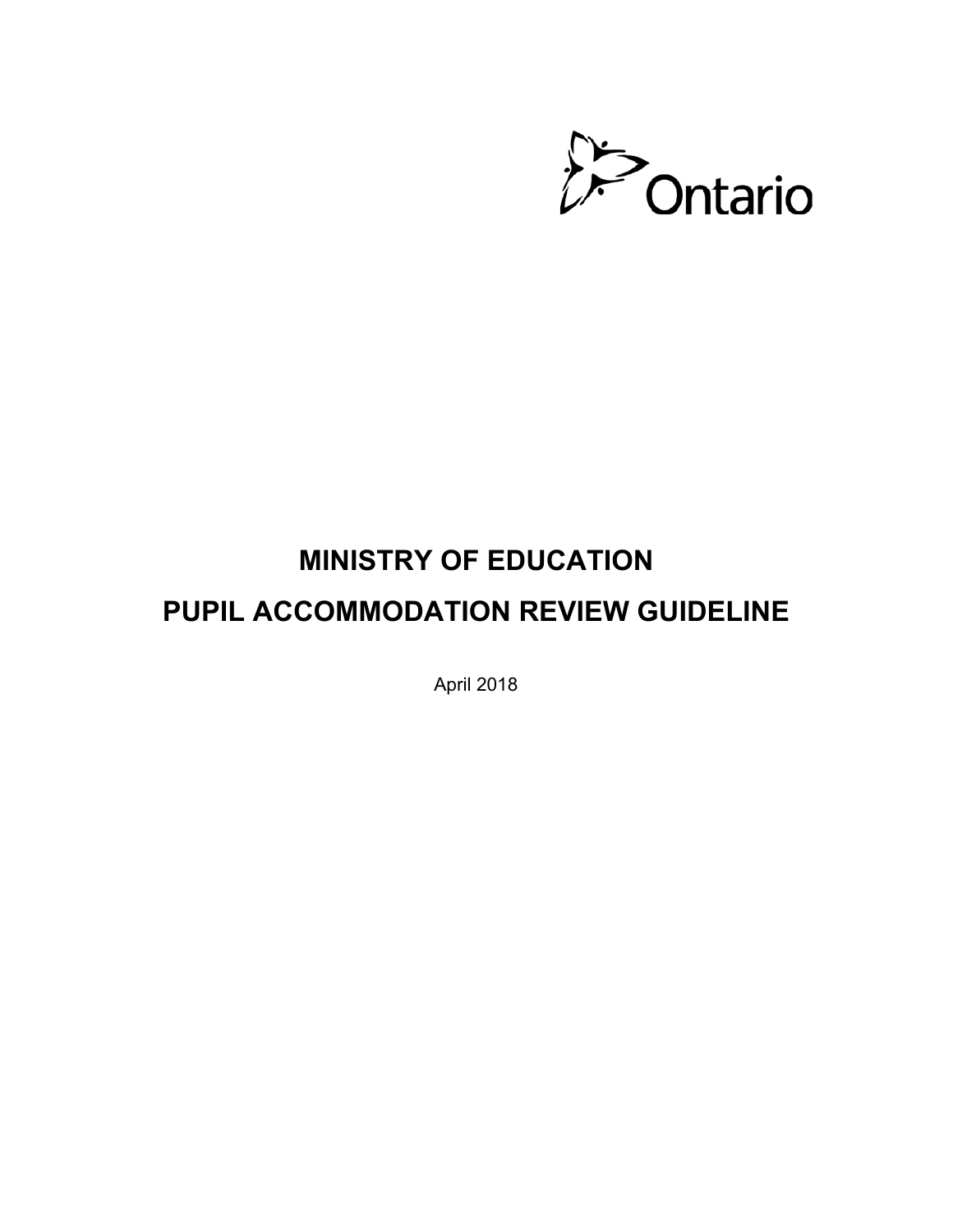### **TABLE OF CONTENTS**

### **[PREAMBLE](#page-2-0)**

- **I. [PURPOSE](#page-3-0)**
- **II. [INTRODUCTION](#page-3-1)**
- **III. [GUIDING PRINCIPLES](#page-3-2)**
- **IV. [SCHOOL BOARD ACCOMMODATION REVIEW POLICIES](#page-4-0)**
- **V. [SCHOOL BOARD PLANNING PRIOR TO AN](#page-4-1) ACCOMMODATION REVIEW**
- **VI. [ESTABLISHING AN ACCOMMODATION REVIEW](#page-5-0)**
- **VII. [THE ACCOMMODATION REVIEW COMMITTEE](#page-7-0)**
- **VIII. [SCHOOL INFORMATION PROFILE](#page-8-0)**
- **IX. [CONSULTATION WITH LOCAL MUNICIPAL GOVERNMENTS](#page-10-0)**
- **X. [PUBLIC MEETINGS](#page-11-0)**
- **XI. [COMPLETING THE ACCOMODATION REVIEW](#page-11-1)**
- **XII. [TRANSITION PLANNING](#page-13-0)**
- **XIII. [TIMELINES FOR THE ACCOMMODATION REVIEW PROCESS](#page-13-1)**
- **XIV. [MODIFIED ACCOMMODATION REVIEW PROCESS](#page-15-0)**
- **XV. [ADMINISTRATIVE REVIEW PROCESS](#page-18-0)**
- **XVI. [EXEMPTIONS](#page-21-0)**
- **XVII. [DEFINITIONS](#page-22-0)**

**[APPENDIX A – ADMINISTRATIVE REVIEW PETITION TEMPLATE](#page-24-0)**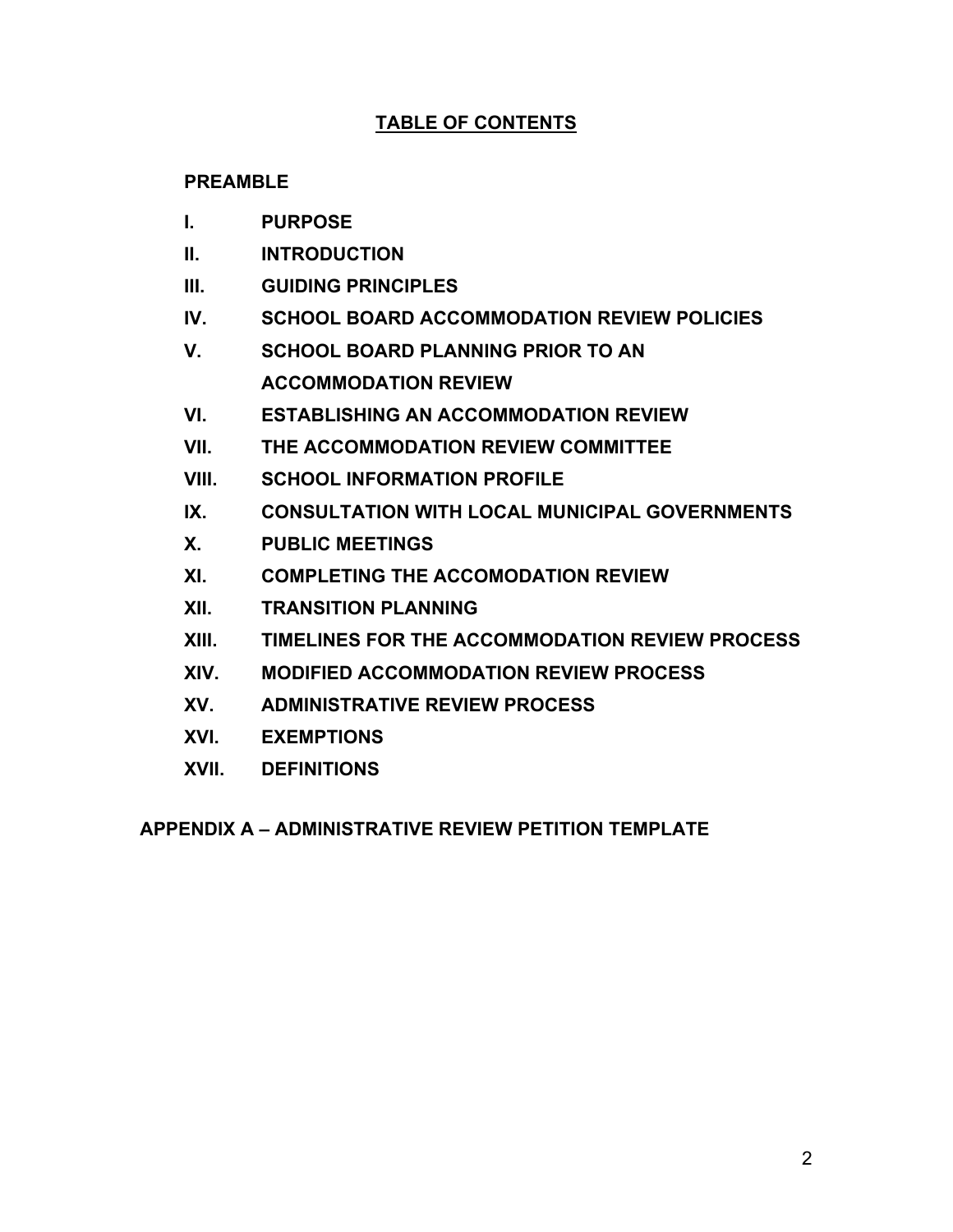### <span id="page-2-0"></span>**PREAMBLE**

School boards are responsible for managing their school capital assets in an effective manner. They must respond to changing demographics and program needs while being cognizant of the impacts of their decisions on student programming and well-being, school board resources and the local community.

One aspect of a school board's capital and accommodation planning is reviewing schools that have underutilized space. These are schools where the student capacity of the school is greater than the number of students enrolled. When a school board identifies a school that is projected to have long-term excess space, a school board would typically look at a number of options such as:

- moving attendance boundaries and programs to balance enrolment between over and underutilized schools;
- offering to lease underutilized space within a school to a coterminous school board;
- finding community partners who can pay the full cost of operating the underutilized space; and/or
- decommissioning or demolishing a section of the school that is not required for student use to reduce operating costs.

If none of these options are deemed viable by a school board, the board may determine that a pupil accommodation review process take place which could lead to possible school consolidations and closures. These decisions are made within the context of supporting the school board's student achievement and wellbeing strategy and to make the most effective use of its school buildings and funding.

The Ministry of Education expects school boards to work with their community partners when undertaking capital planning, including when a school board is beginning to develop options to address underutilized space in schools. The Ministry of Education's *Community Planning and Partnerships Guideline* (CPPG) outlines requirements for school boards to reach out to their local municipalities and other community partners to share planning related information and to explore potential partnership opportunities. The *Pupil Accommodation Review Guideline* (the "*Guideline*") builds upon the CPPG by providing requirements for school boards to share information with and seek feedback from their local municipalities and other community partners related to any pupil accommodation reviews a school board initiates.

If a pupil accommodation review results in a school closure decision, a school board will then need to decide whether to declare that school as surplus, potentially leading to the future disposition (that is, sale or lease) of the property. These dispositions are governed by Ontario Regulation 444/98 – Disposition of Surplus Real Property. Alternately, a school board may decide to use a closed school for other school board purposes, or hold the property as a strategic long-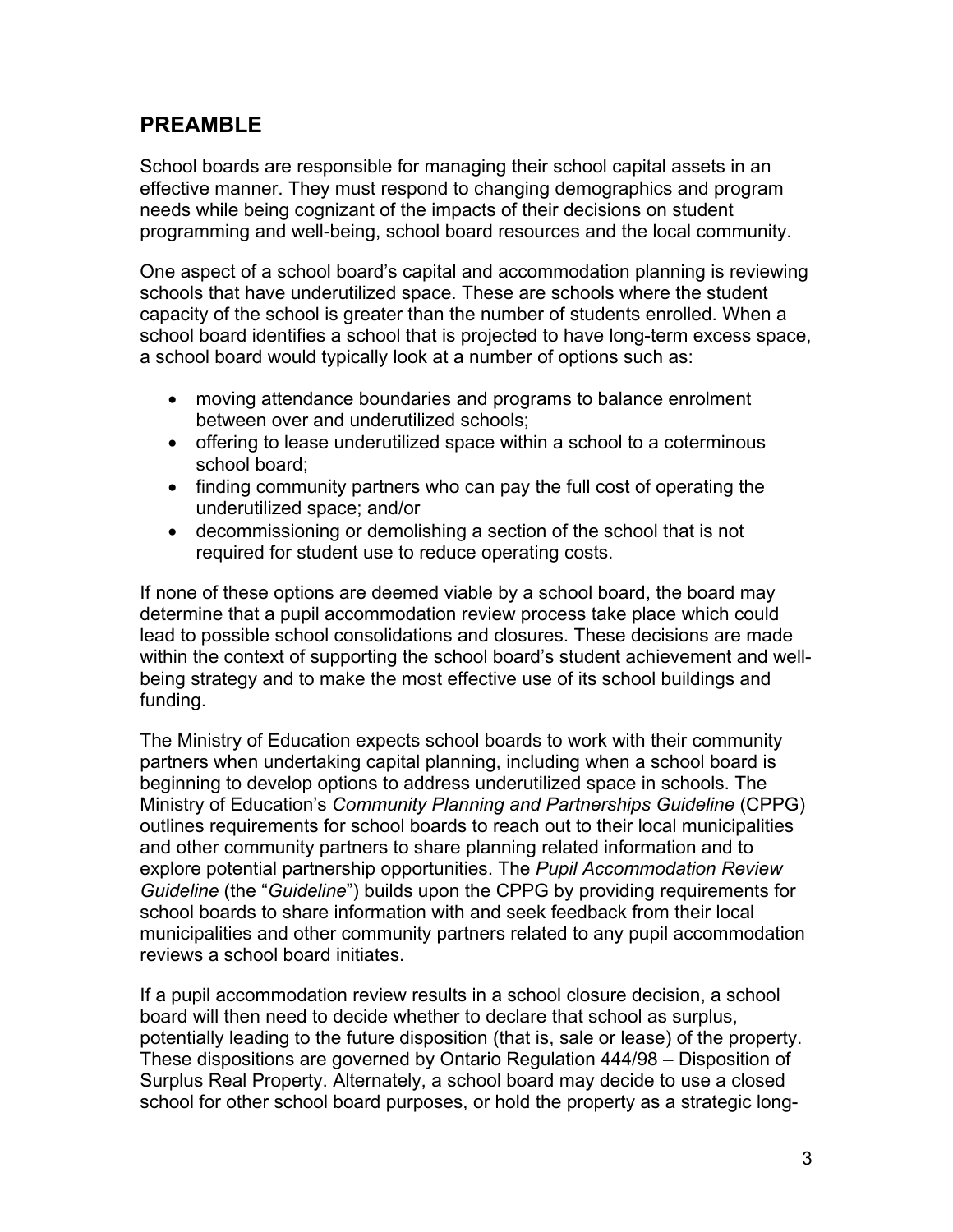term asset of the school board due to a projected need for the facility in the future. Each school board decides when it is appropriate to review its strategic property holdings to determine if these properties are still required to be held or should be considered surplus to the school board's needs and considered for a future disposition.

This document provides direction to school boards on one component of their capital planning - the pupil accommodation review process. It provides the minimum standards the province requires school boards to follow when undertaking a pupil accommodation review. It is important to note that school boards have flexibility to modify their pupil accommodation review policies to meet their local needs, and can develop policies that exceed the provincial minimum standards outlined in this document.

# <span id="page-3-0"></span>**I. PURPOSE**

The purpose of the *Guideline* is to provide a framework of minimum standards for school boards to undertake pupil accommodation reviews to determine the future of a school or group of schools. This *Guideline* ensures that where a decision is taken by a school board regarding the future of a school, that decision is made with the involvement of an informed local community and is based on a broad range of criteria regarding the quality of the learning experience for students.

This *Guideline* is effective upon release and replaces the previous *Guideline* of March 2015.

# <span id="page-3-1"></span>**II. INTRODUCTION**

Ontario's school boards are responsible for deciding the most appropriate pupil accommodation arrangements for the delivery of their elementary and secondary programs. These decisions are made by school board trustees in the context of carrying out their primary responsibilities of fostering student achievement and well-being, and ensuring effective stewardship of school board resources. In some cases, to address changing student populations, this requires school boards to consider undertaking pupil accommodation reviews that may lead to school consolidations and closures.

Under paragraph 26, subsection 8 (1) of the *Education Act*, the Minister of Education may issue guidelines with respect to school boards' school closure policies.

# <span id="page-3-2"></span>**III. GUIDING PRINCIPLES**

The *Guideline* has been established to align with the Ministry of Education's vision and as such, focuses on achieving excellence, ensuring equity, promoting well-being and enhancing public confidence.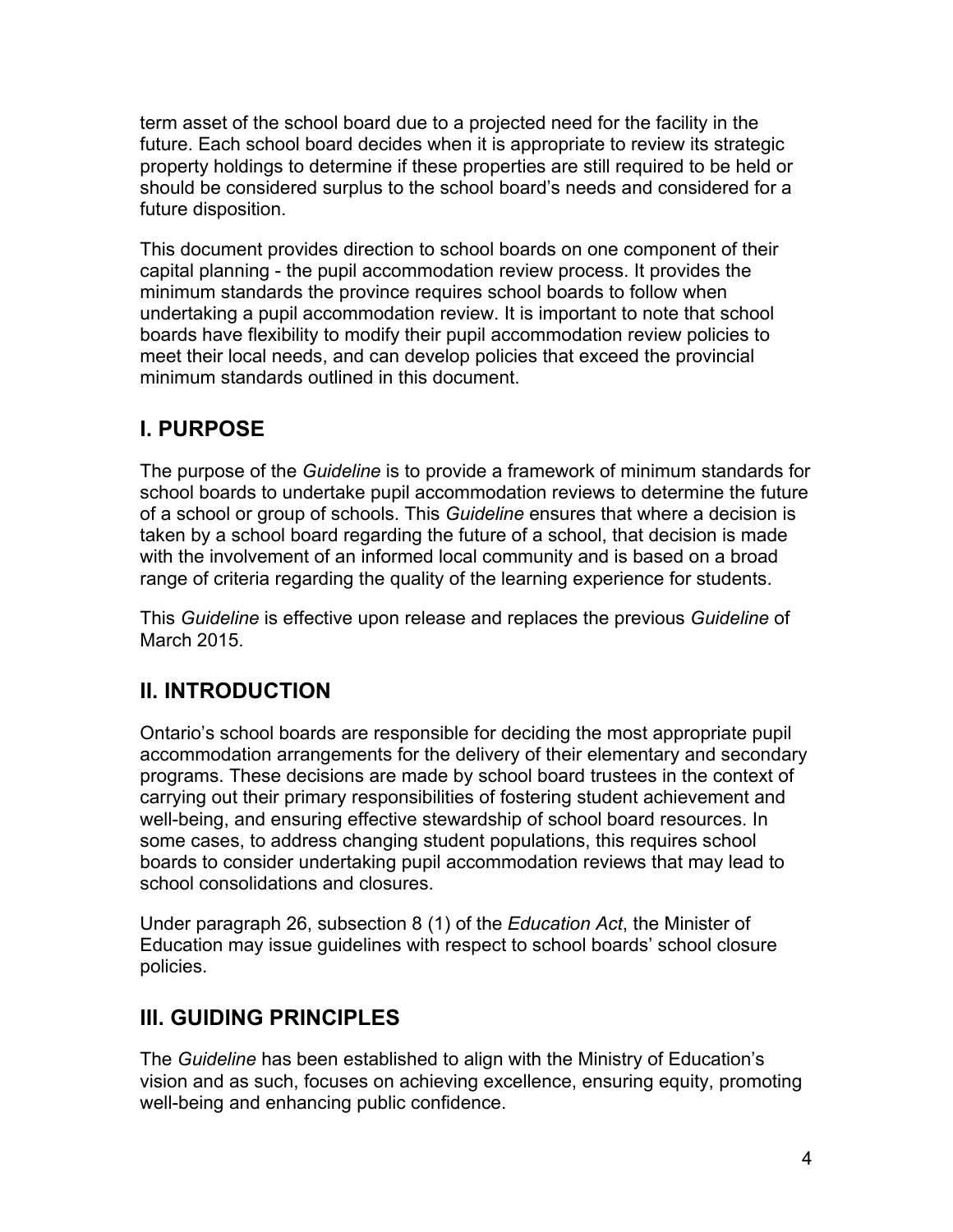All school board pupil accommodation review policies should be designed to align with these guiding principles.

# <span id="page-4-0"></span>**IV. SCHOOL BOARD ACCOMMODATION REVIEW POLICIES**

School boards are responsible for creating and implementing a policy to address pupil accommodation reviews to serve their local needs. School boards are required to consult with local communities prior to adopting or subsequently amending their pupil accommodation review policies.

All pupil accommodation review policies must be clear in stipulating that the final decision regarding the future of a school or group of schools rests solely with the Board of Trustees. If the Board of Trustees votes to close a school or schools in accordance with their policy, the school board must provide clear timelines regarding the closure(s) and ensure that a transition plan is communicated to all affected school communities within the school board.

It is important to note that this *Guideline* is intended as a **minimum** requirement for school boards in developing their policies. School boards are responsible for establishing and complying with their pupil accommodation review policies to serve their local needs.

A copy of the school board's pupil accommodation review policy and the government's *Pupil Accommodation Review Guideline* are to be made available to the public as determined in the school board's policy, and posted on the school board's website.

The *Guideline* recognizes that pupil accommodation reviews include a school or group of schools to facilitate the development of viable solutions for pupil accommodation that support the guiding principles.

School board pupil accommodation review policies will include statements that encourage the sharing of relevant information as well as providing the opportunity for the public and affected school communities to be heard.

The Ministry of Education recommends that, wherever possible, schools should only be subject to a pupil accommodation review once in a five-year period, unless there are circumstances determined by the school board, such as a significant change in enrolment.

### <span id="page-4-1"></span>**V. SCHOOL BOARD PLANNING PRIOR TO AN ACCOMMODATION REVIEW**

As described in the *Community Planning and Partnerships Guideline*, school boards must undertake long-term capital and accommodation planning, informed by any relevant information obtained from local municipal governments and other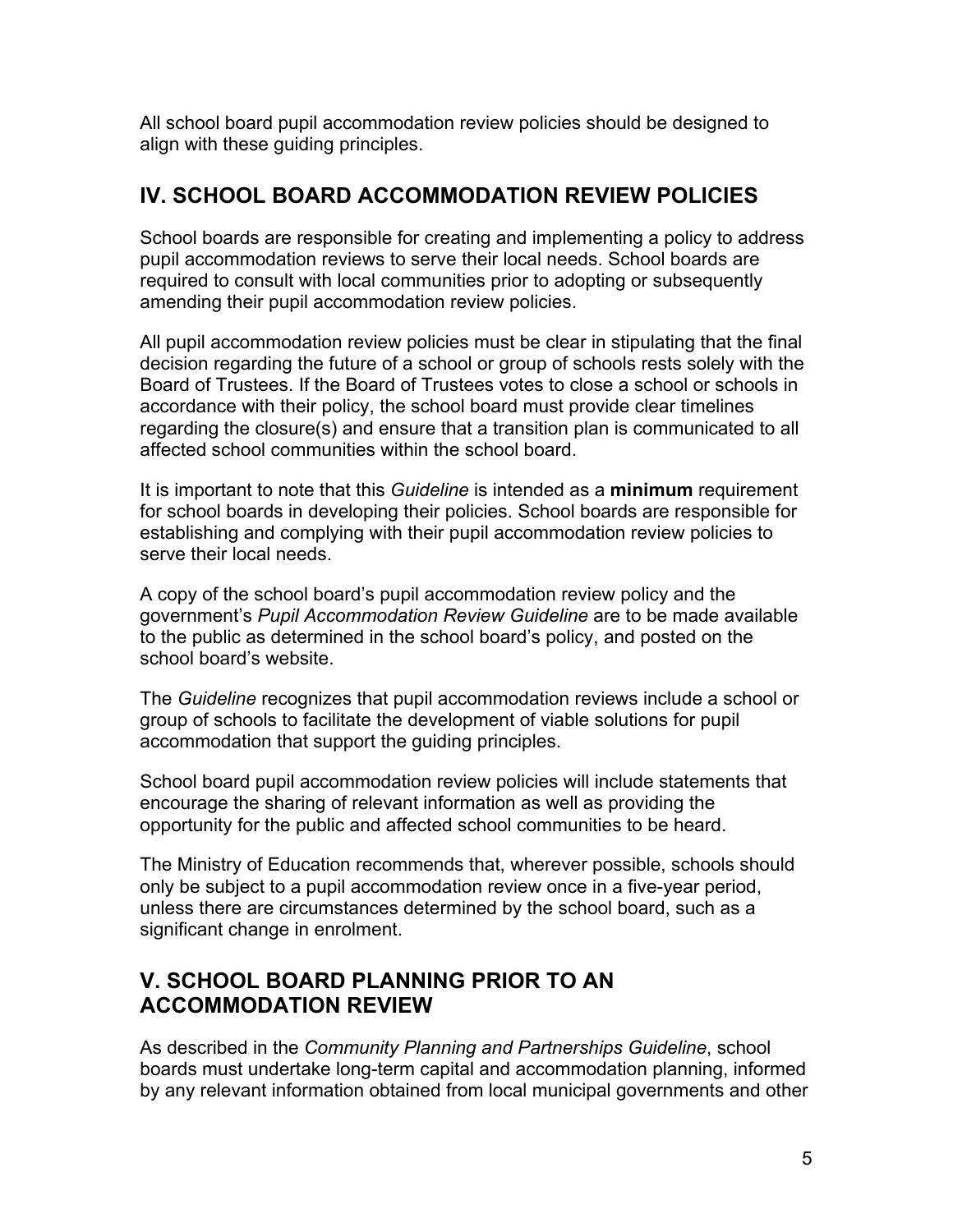community partners, which takes into consideration long-term enrolment projections and planning opportunities for the effective use of excess space in all area schools.

School boards must document their efforts to obtain information from local municipal governments as well as other community partners that expressed an interest prior to the pupil accommodation review; and provide any relevant information from municipalities and other community partners as part of the initial staff report (see Section VI).

# <span id="page-5-0"></span>**VI. ESTABLISHING AN ACCOMMODATION REVIEW**

School boards may proceed to establish a pupil accommodation review only after undertaking the necessary assessment of long-term capital and accommodation planning options for the school(s).

### *Initial Staff Report*

Prior to establishing a pupil accommodation review, the initial staff report to the Board of Trustees must contain a recommended scenario and at least two alternative scenarios, which could include the status quo, to address the accommodation issue(s). The initial staff report must also include information on actions taken by school board staff prior to establishing a pupil accommodation review process and supporting rationale as to any actions taken or not taken.

Boards must use the ministry-approved template to write their initial staff reports.

The recommended and alternative accommodation scenarios included in the initial staff report must address the following four impacts:

- Impact on student programming;
- Impact on student well-being;
- Impact on school board resources; and
- Impact on the local community.

In addition, if at least one school that is eligible to receive support from the Rural and Northern Education Fund (RNEF) is included in a pupil accommodation review at any time, the initial staff report must address the following impact:

 $\bullet$  Impact on the local economy<sup>1</sup>.

 $1$  Boards must use the ministry-approved economic impact assessment template.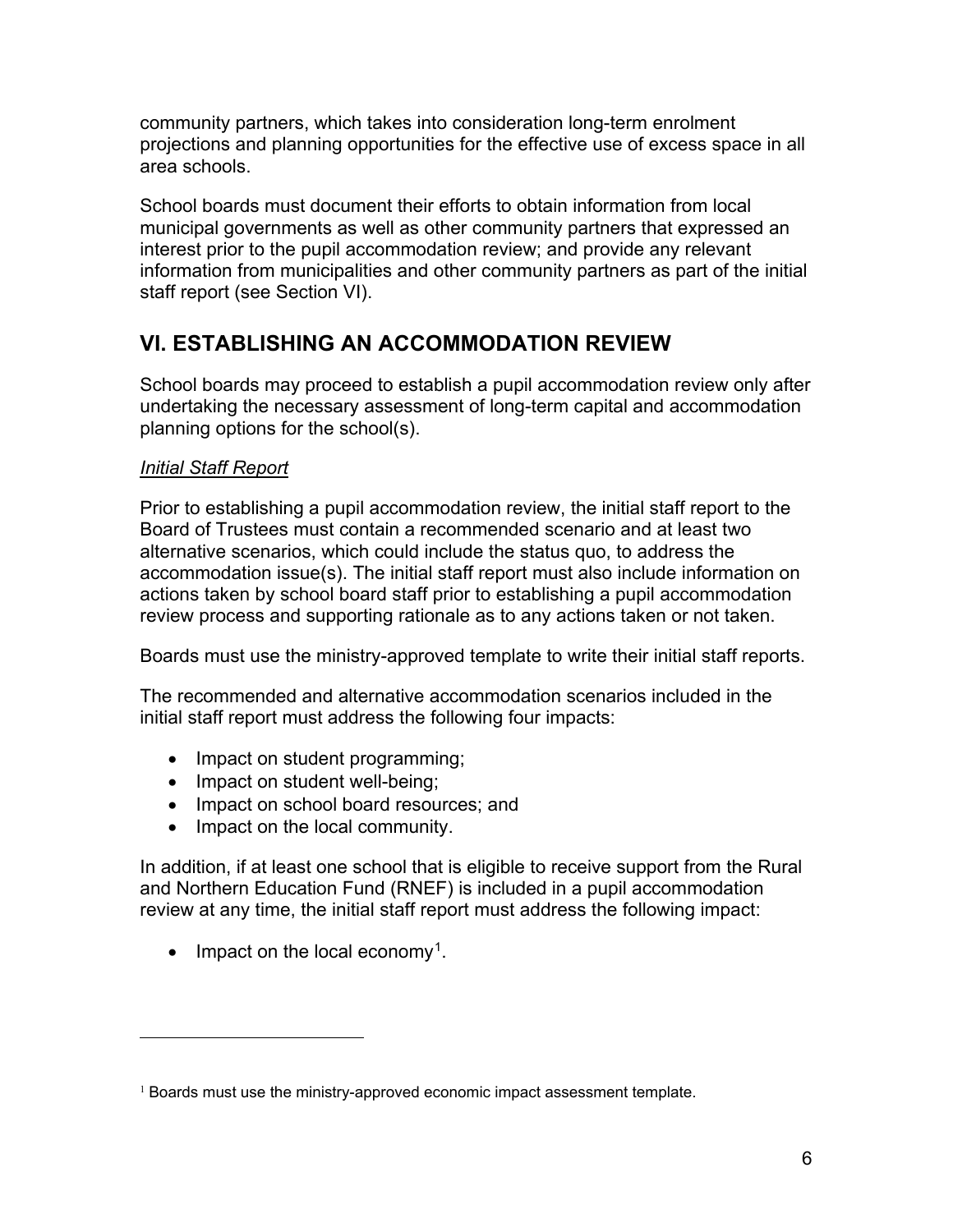Boards should refer to section 5.6 (1) of *Ontario Regulation 193/10 – Restricted Purpose Revenues* (O. Reg. 193/10) for a description of the location of the list of schools eligible for Rural and Northern Education Fund Allocation. The list of RNEF-eligible schools can be found here: <http://edu.gov.on.ca/eng/funding/>

If a school board has included a new school on the list through board motion, then the board should confirm that it has been included in the ministry's list of schools eligible for Rural and Northern Education Fund Allocation (as per O. Reg. 193/10) prior to the initial staff report to the Board of Trustees.

School boards will *have discretion* to undertake economic impact assessments in other communities, if needed, however this will only be *required* if at least one RNEF-eligible school is included in a pupil accommodation review at any time.

To support these impact analyses, the following factors should be included for each accommodation scenario:

- summary of accommodation issue(s) for the school(s) under review;
- where students would be accommodated;
- if proposed changes to existing facility or facilities are required as a result of the pupil accommodation review;
- identify any program changes as a result of the recommended and alternative scenarios;
- how student transportation would be affected if changes take place;
- if new capital investment is required as a result of the pupil accommodation review, how the school board intends to fund this, as well as a proposal on how students would be accommodated if funding does not become available; and
- any relevant information obtained from municipalities and other community partners prior to the commencement of the pupil accommodation review, including any confirmed interest in using the underutilized space.

Each recommended and alternative accommodation scenario must also include a timeline for implementation.

The initial staff report and School Information Profiles (SIPs) (see Section VIII) will be made available to the public, as determined in the school board's policy, and posted on the school board's website following the decision to proceed with a pupil accommodation review by the Board of Trustees.

School boards must ensure that individuals from the school(s) under review and the broader community are invited to participate in the pupil accommodation review consultation. At a minimum, the pupil accommodation review process must consist of the following methods of consultation:

• Accommodation Review Committee (ARC) (see Section VII);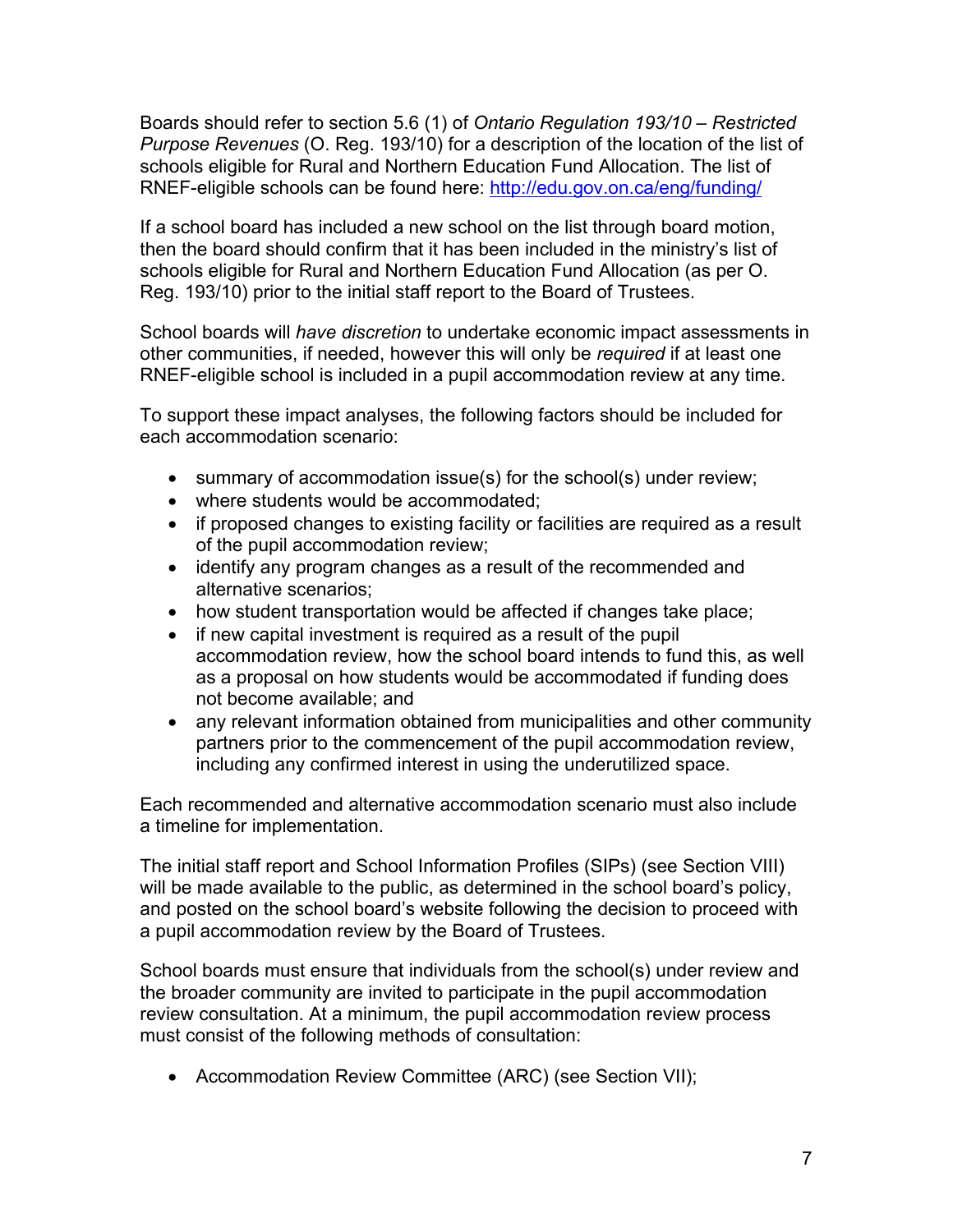- consultation with municipal governments local to the affected school(s) (see Section IX);
- public meetings (see Section X); and
- public delegations (see Section XI).

### <span id="page-7-0"></span>**VII. THE ACCOMMODATION REVIEW COMMITTEE**

### *Role*

School boards must establish an ARC that represents the school(s) under review and acts as the official conduit for information shared between the school board and the school communities. The ARC may comment on the initial staff report and may, throughout the pupil accommodation review process, seek clarification of the initial staff report. The ARC may provide other accommodation scenarios than those in the initial staff report; however, it must include supporting rationale for any such scenario.

The ARC members do not need to achieve consensus regarding the information provided to the Board of Trustees.

The school board's staff resources assigned to the ARC are required to compile feedback from the ARC as well as the broader community in the Community Consultation section of the final staff report (see Section XI) to be presented to the Board of Trustees.

#### *Membership*

The membership of the ARC should include, at a minimum, parent/guardian representatives from each of the schools under review, chosen by their respective school communities.

Where established by a school board's pupil accommodation review policy, there may also be the option to include students and representation from the broader community. For example, a school board's policy may include a requirement for specific representation from the First Nations, Metis, and Inuit communities. In addition, school board trustees may be ad hoc ARC members to monitor the ARC progress.

### *Formation*

The ARC should be formed following the Board of Trustees' consideration of the initial staff report but prior to the first public meeting. The school board will invite ARC members from the school(s) under review to an orientation session that will describe the mandate, roles and responsibilities, and procedures of the ARC.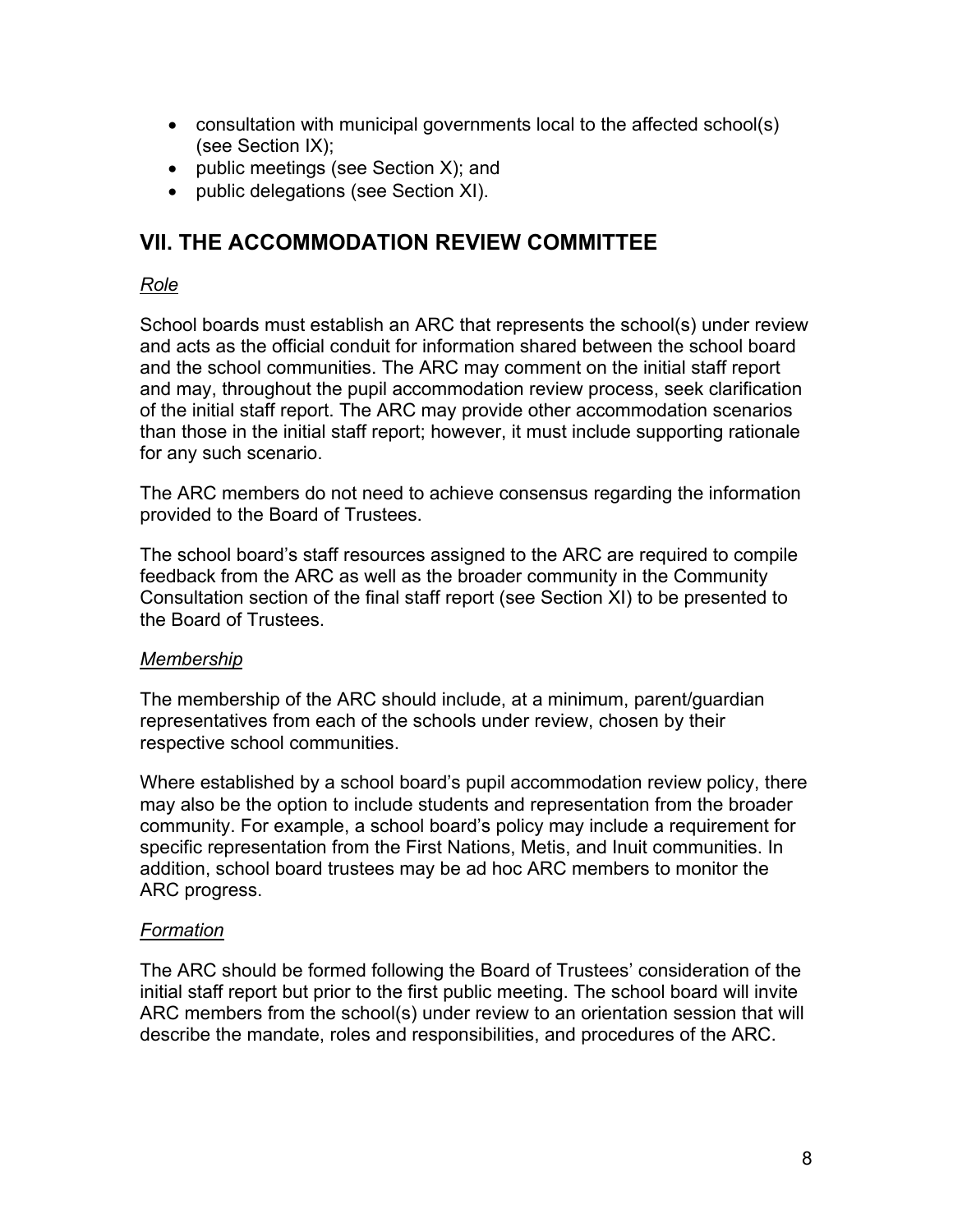### *Terms of Reference*

School boards will provide the ARC with Terms of Reference that describe the ARC's mandate. The mandate will refer to the school board's education and accommodation objectives in undertaking the pupil accommodation review and reflect the school board's strategy for supporting student achievement and wellbeing.

The Terms of Reference will also clearly outline the school board's expectations of the roles and responsibilities of the ARC; and describe the procedures of the ARC. At a minimum, the ARC will provide feedback on the initial staff report recommended and alternative scenarios.

The Terms of Reference will outline the minimum number of working meetings of the ARC.

### *Meetings of the Accommodation Review Committee*

The ARC will meet to review materials presented by school board staff. It is recommended that the ARC hold as many working meetings as is deemed necessary within the timelines established in their school board's pupil accommodation review policy.

# <span id="page-8-0"></span>**VIII. SCHOOL INFORMATION PROFILE**

School board staff are required to develop School Information Profiles (SIPs) as orientation documents to help the ARC and the community understand the context surrounding the decision to include the specific school(s) in a pupil accommodation review. The SIP provides an understanding of and familiarity with the facilities under review.

The SIP is expected to include data for each of the following four considerations about the school(s) under review:

- Impact on student programming;
- Impact on student well-being;
- Impact on school board resources; and
- Impact on the local community.

A SIP will be completed by school board staff for each of the schools under review. The following are the minimum data requirements and factors that are to be included in the SIP:

- Facility Profile:
	- o School name and address.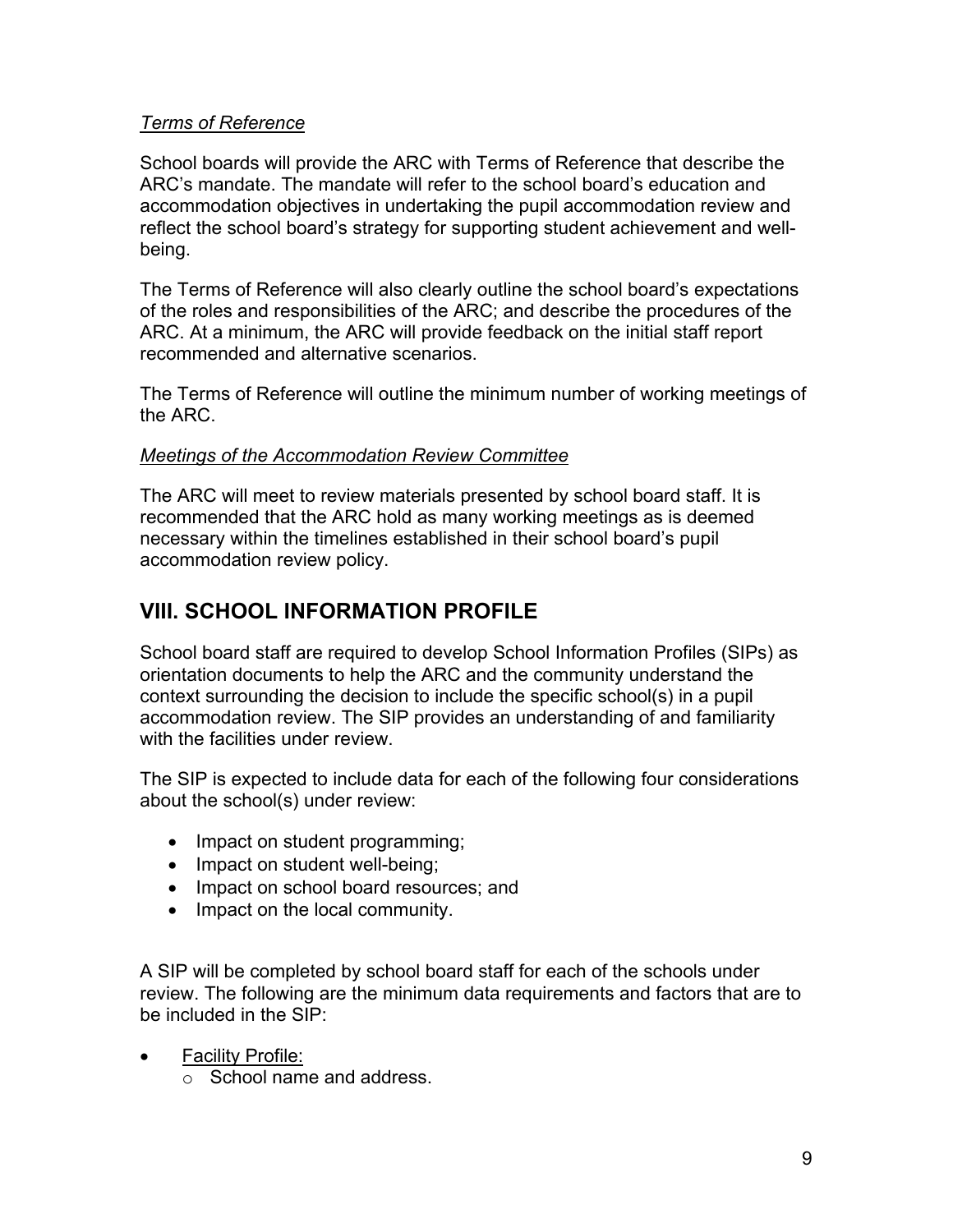- $\circ$  Site plan and floor plan(s) (or space template) of the school with the date of school construction and any subsequent additions.
- o School attendance area (boundary) map.
- $\circ$  Context map (or air photo) of the school indicating the existing land uses surrounding the school.
- o Planning map of the school with zoning, Official Plan or secondary plan land use designations.
- o Size of the school site (acres or hectares).
- o Building area (square feet or square metres).
- o Number of portable classrooms.
- o Number and type of instructional rooms as well as specialized classroom teaching spaces (e.g., science lab, tech shop, gymnasium, etc.).
- o Area of hard surfaced outdoor play area and/or green space, the number of play fields, and the presence of outdoor facilities (e.g., tracks, courts for basketball, tennis, etc.).
- o Ten-year history of major facility improvements (item and cost).
- o Projected five-year facility renewal needs of school (item and cost).
- $\circ$  Current Facility Condition Index (FCI) with a definition of what the index represents.
- $\circ$  A measure of proximity of the students to their existing school, and the average distance to the school for students.
- o Percentage of students that are and are not eligible for transportation under the school board policy, and the length of bus ride to the school (longest, shortest, and average length of bus ride times).
- o School utility costs (totals, per square foot, and per student).
- o Number of parking spaces on site at the school, an assessment of the adequacy of parking, and bus/car access and egress.
- o Measures that the school board has identified and/or addressed for accessibility of the school for students, staff, and the public with disabilities (i.e., barrier-free).
- o On-the-ground (OTG) capacity, and surplus/shortage of pupil places.
- Instructional Profile:
	- $\circ$  Describe the number and type of teaching staff, non-teaching staff, support staff, itinerant staff, and administrative staff at the school.
	- o Describe the course and program offerings at the school.
	- $\circ$  Describe the specialized service offerings at the school (e.g., cooperative placements, guidance counseling, etc.).
	- o Current grade configuration of the school (e.g., junior kindergarten to Grade 6, junior kindergarten to Grade 12, etc.).
	- o Current grade organization of the school (e.g., number of combined grades, etc.).
	- o Number of out of area students.
	- o Utilization factor/classroom usage.
	- o Summary of five previous years' enrolment and 10-year enrolment projection by grade and program.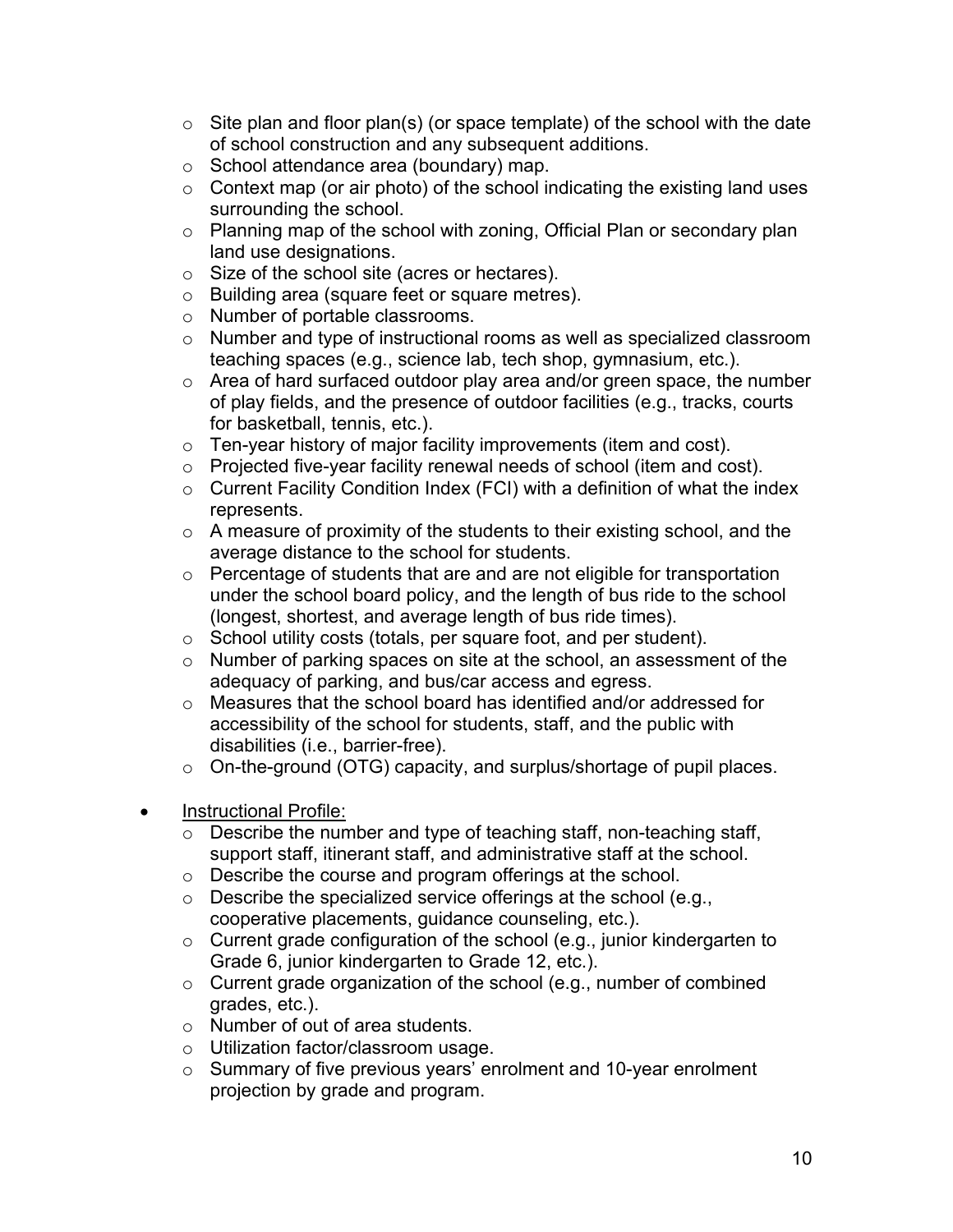- o Current extracurricular activities.
- Other School Use Profile:
	- o Current non-school programs or services resident at or co-located with the school as well as any revenue from these non-school programs or services and whether or not it is at full cost recovery.
	- $\circ$  Current facility partnerships as well as any revenue from the facility partnerships and whether or not it is at full cost recovery.
	- $\circ$  Community use of the school as well as any revenue from the community use of the school and whether or not it is at full cost recovery.
	- o Availability of before and after school programs or services (e.g., child care) as well as any revenue from the before and after school programs and whether or not it is at full cost recovery.
	- $\circ$  Lease terms at the school as well as any revenue from the lease and whether or not it is at full cost recovery.
	- $\circ$  Description of the school's suitability for facility partnerships.

School boards may introduce additional items that could be used to reflect local circumstances and priorities which may help to further understand the school(s) under review.

Each school under review will have a SIP completed at the same point-in-time for comparison purposes. The Ministry of Education expects school boards to prepare SIPs that are complete and accurate, to the best of the school board's ability, prior to the commencement of a pupil accommodation review.

While the ARC may request clarification about information provided in the SIP, it is not the role of the ARC to approve the SIP.

# <span id="page-10-0"></span>**IX. CONSULTATION WITH LOCAL MUNICIPAL GOVERNMENTS**

Following the Board of Trustees' approval to undertake a pupil accommodation review, school boards must invite affected single, lower and upper-tier municipalities as well as other community partners that expressed an interest prior to the pupil accommodation review to discuss and comment on the recommended and alternative scenarios in the school board's initial staff report.

Invitations for this meeting will be sent to the elected Mayor, Chair, Warden, Reeve or equivalent, and to the Chief Administrative Officer, City Manager or equivalent for the affected single, lower and upper-tier municipalities.

If the affected single, lower and upper-tier municipalities, as well as other community partners that expressed an interest prior to the pupil accommodation review, provide their response on the recommended and alternative accommodation scenarios in the school board's initial staff report before the final public meeting school boards must include this response in the final staff report. School boards will not be required to include responses received after the final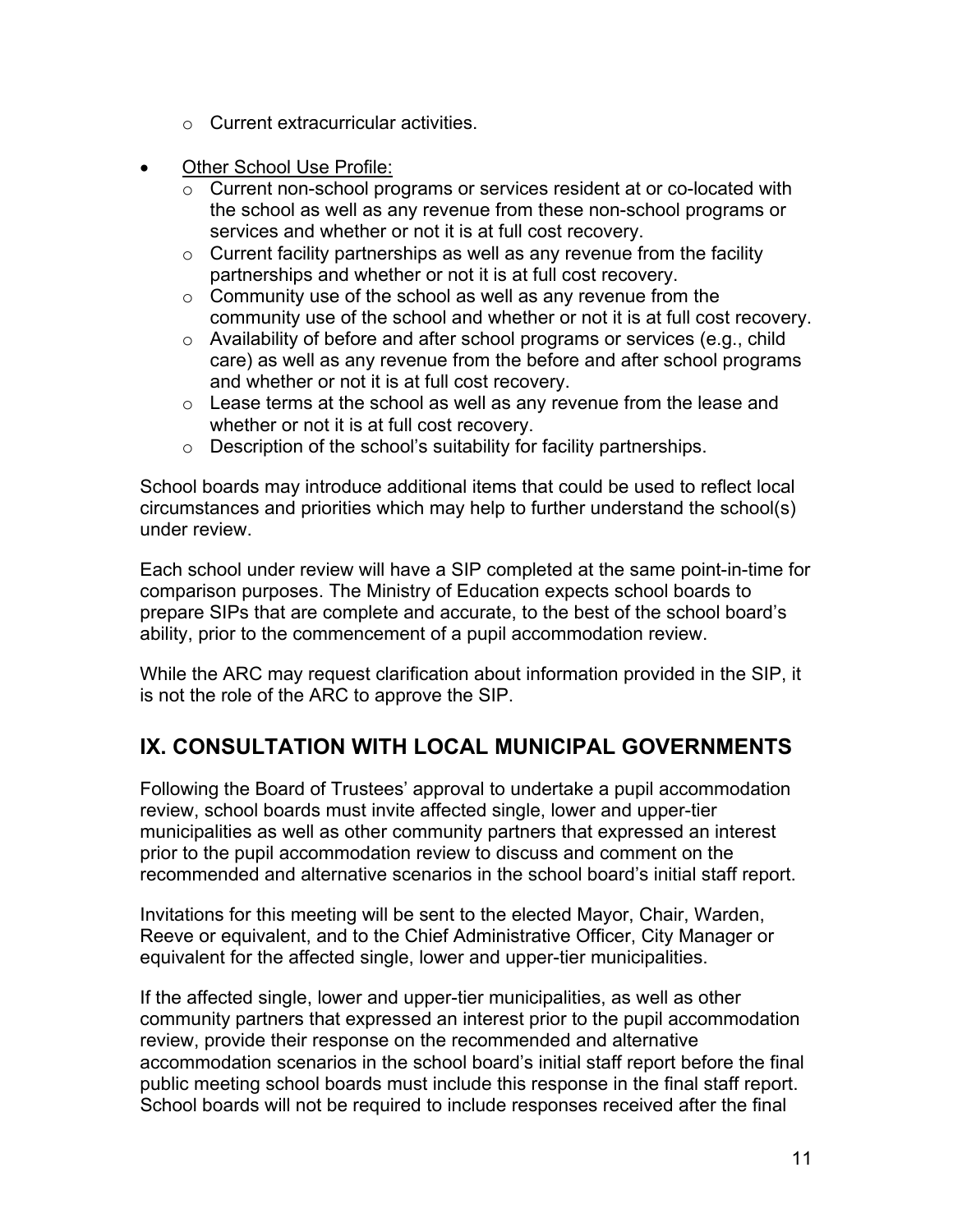public meeting. School boards must provide them with advance notice of when the final public meeting is scheduled to take place.

School boards must document their efforts to meet with the affected single, lower and upper-tier municipalities, as well as other community partners that expressed an interest prior to the pupil accommodation review; and provide any relevant information from this meeting as part of the final staff report to the Board of Trustees (see Section XI).

# <span id="page-11-0"></span>**X. PUBLIC MEETINGS**

Once a school board has received an initial staff report and has approved the initiation of a pupil accommodation review, the school board must arrange to hold a minimum of three public meetings for broader community consultation on the initial staff report. School boards are expected to provide facilitated public meetings to solicit broader community feedback on the recommended and alternative scenarios contained in the initial staff report. In addition to the required public meetings, school boards may use other methods to solicit community feedback.

The public meetings are to be announced and advertised publicly by the school board through an appropriate range of media as determined by the school board.

At a minimum, the first public meeting must include the following:

- an overview of the ARC orientation session;
- the initial staff report with recommended and alternative accommodation scenarios; and
- a presentation of the SIPs.

# <span id="page-11-1"></span>**XI. COMPLETING THE ACCOMMODATION REVIEW**

### *Final Staff Report*

At the conclusion of the pupil accommodation review process, school board staff will submit a final staff report to the Board of Trustees which must be available to the public as determined in the school board's policy, and posted on the school board's website.

The final staff report must include:

• A Community Consultation section that contains feedback from the ARC and all public consultations as well as any relevant information obtained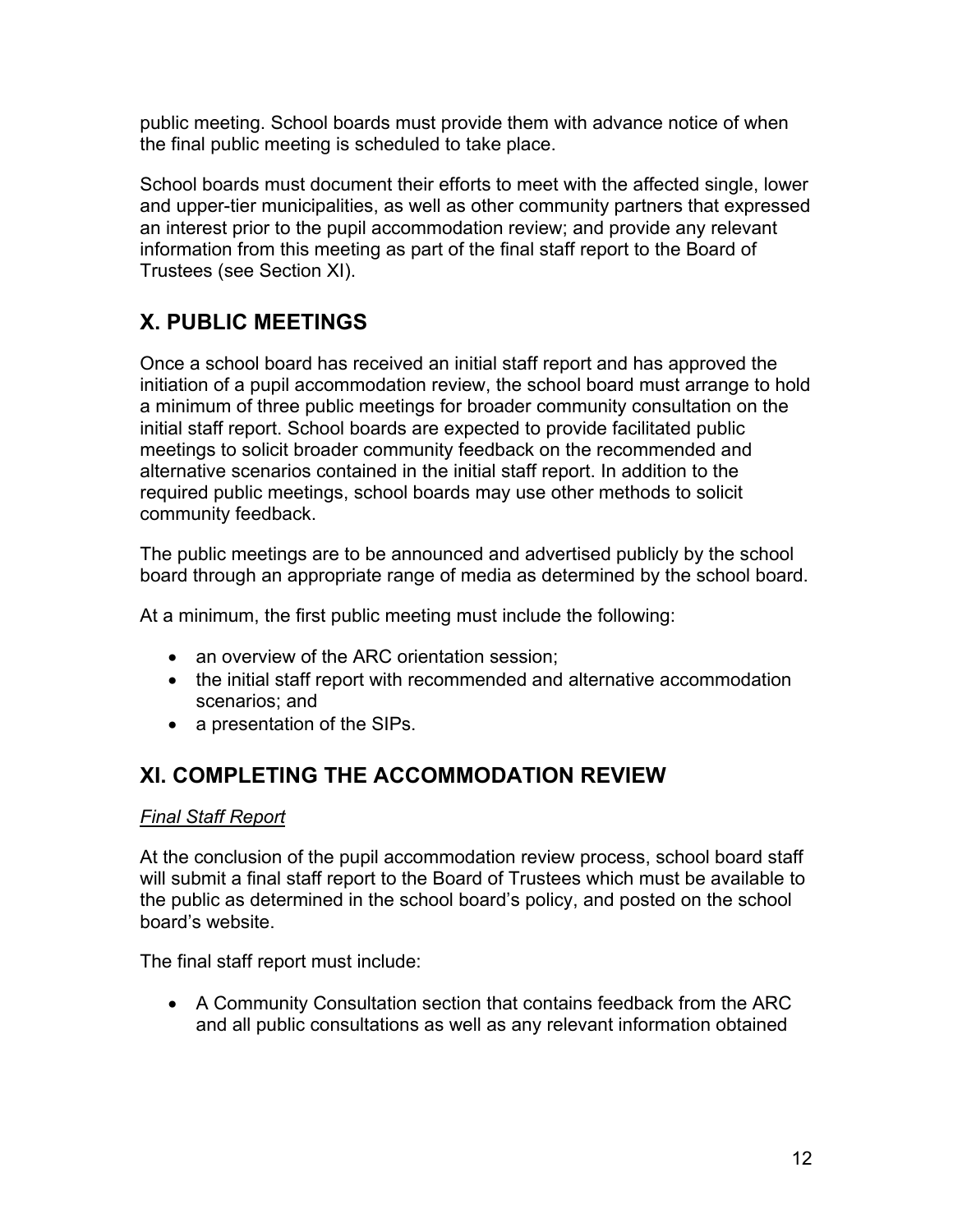from municipalities and other community partners prior to and during the pupil accommodation review.1

• A section that summarizes secondary school student feedback for pupil accommodation reviews involving one or more secondary schools. School boards will determine how best to involve secondary school students in the pupil accommodation review process, to promote their voice and ensure their well-being. Potential options could include a dedicated meeting for students or an online tool for students to submit anonymous feedback. School boards could also determine whether to include feedback from elementary students in this section.

School board staff may choose to amend their recommended and alternative accommodation scenarios included in the initial staff report. However, if a new school closure<sup>2</sup> is introduced as part of any recommended or alternative scenario in the final staff report, then an additional public meeting must be held no fewer than 20 business days from the posting of the final staff report.

School board staff will compile feedback from this additional public meeting, which will be presented to the Board of Trustees as part of the final staff report.

The recommended and alternative scenarios must also include a proposed accommodation plan, prepared for the decision of the Board of Trustees, which contains a timeline for implementation.

 $1$  Community partners may use the ministry-approved template to engage boards with proposed alternatives to closures and proposals for community use of schools.

<sup>2</sup> Refer to Section XVI. EXEMPTIONS.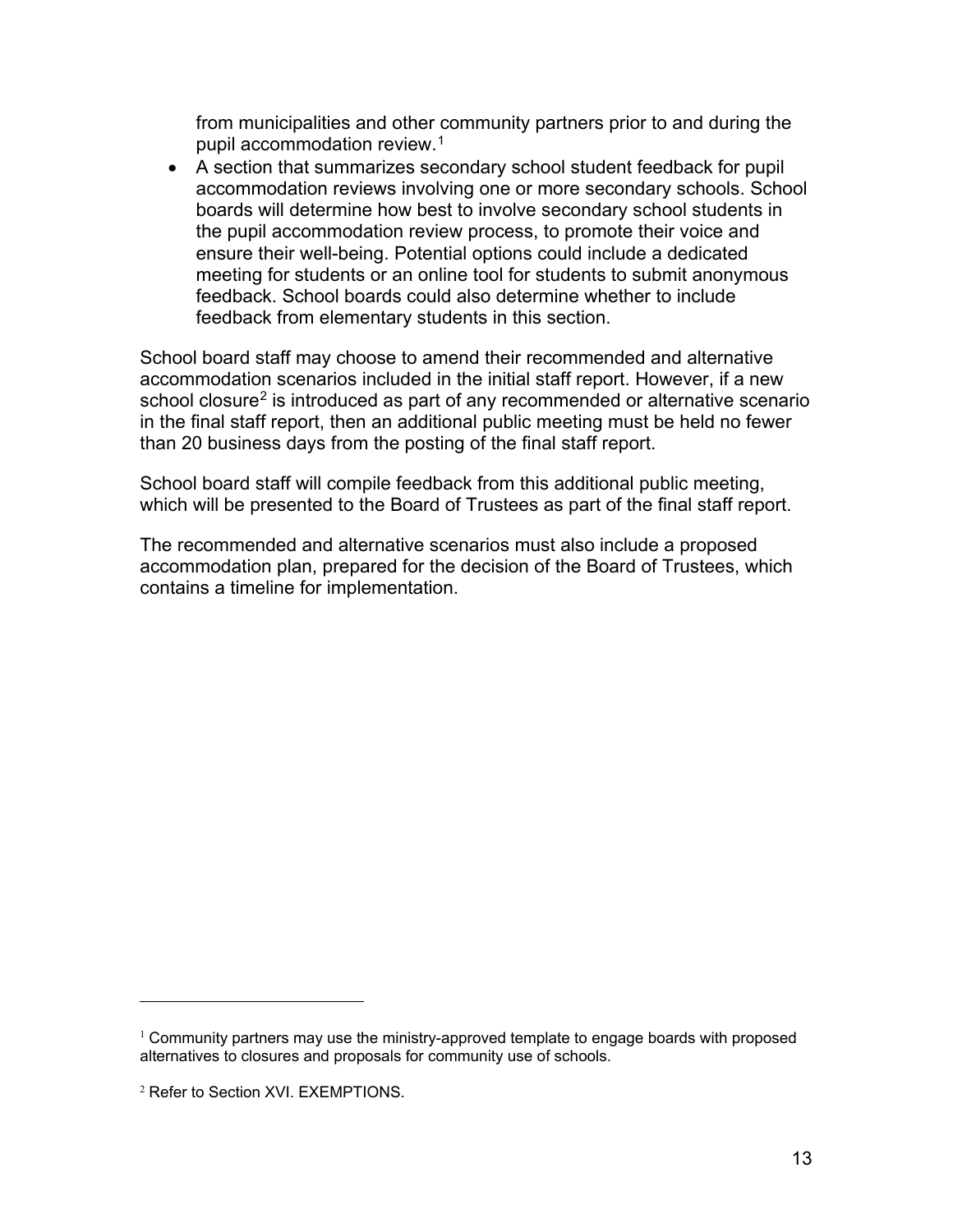### *Delegations to the Board of Trustees Meeting*

Once school board staff submits the final staff report to the Board of Trustees, the school board must allow an opportunity for members of the public to provide feedback on the final staff report through public delegations to the Board of Trustees. Notice of the public delegation opportunities will be provided based on school board policy.

After the public delegations, school board staff will compile feedback from the public delegations which will be presented to the Board of Trustees with the final staff report.

#### *Decision of the Board of Trustees*

The Board of Trustees will be provided with the final staff report, including the compiled feedback from the public delegations, when making its final decision regarding the pupil accommodation review.

The Board of Trustees has the discretion to approve the recommendation(s) of the final staff report as presented, modify the recommendation(s) of the final staff report, or to approve a different outcome.

The Ministry encourages school boards not to make final pupil accommodation review decisions during the summer holiday period (typically from July 1 to the day after Labour Day).

# <span id="page-13-0"></span>**XII. TRANSITION PLANNING**

The transition of students should be carried out in consultation with parents/guardians and staff. Following the decision to consolidate and/or close a school, the school board is expected to establish a separate committee to address the transition for students and staff.

### <span id="page-13-1"></span>**XIII. TIMELINES FOR THE ACCOMMODATION REVIEW PROCESS**

The pupil accommodation review process must comply with the following minimum timelines:

• Following the date of the Board of Trustees' approval to conduct a pupil accommodation review, the school board will provide written notice of the Board of Trustees' decision within 5 business days to each of the elected Mayors, Chairs, Wardens, Reeves or equivalent and to the Chief Administrative Officers, City Managers, or equivalent of the affected single, lower and upper-tier municipalities, other community partners that expressed an interest prior to the pupil accommodation review; and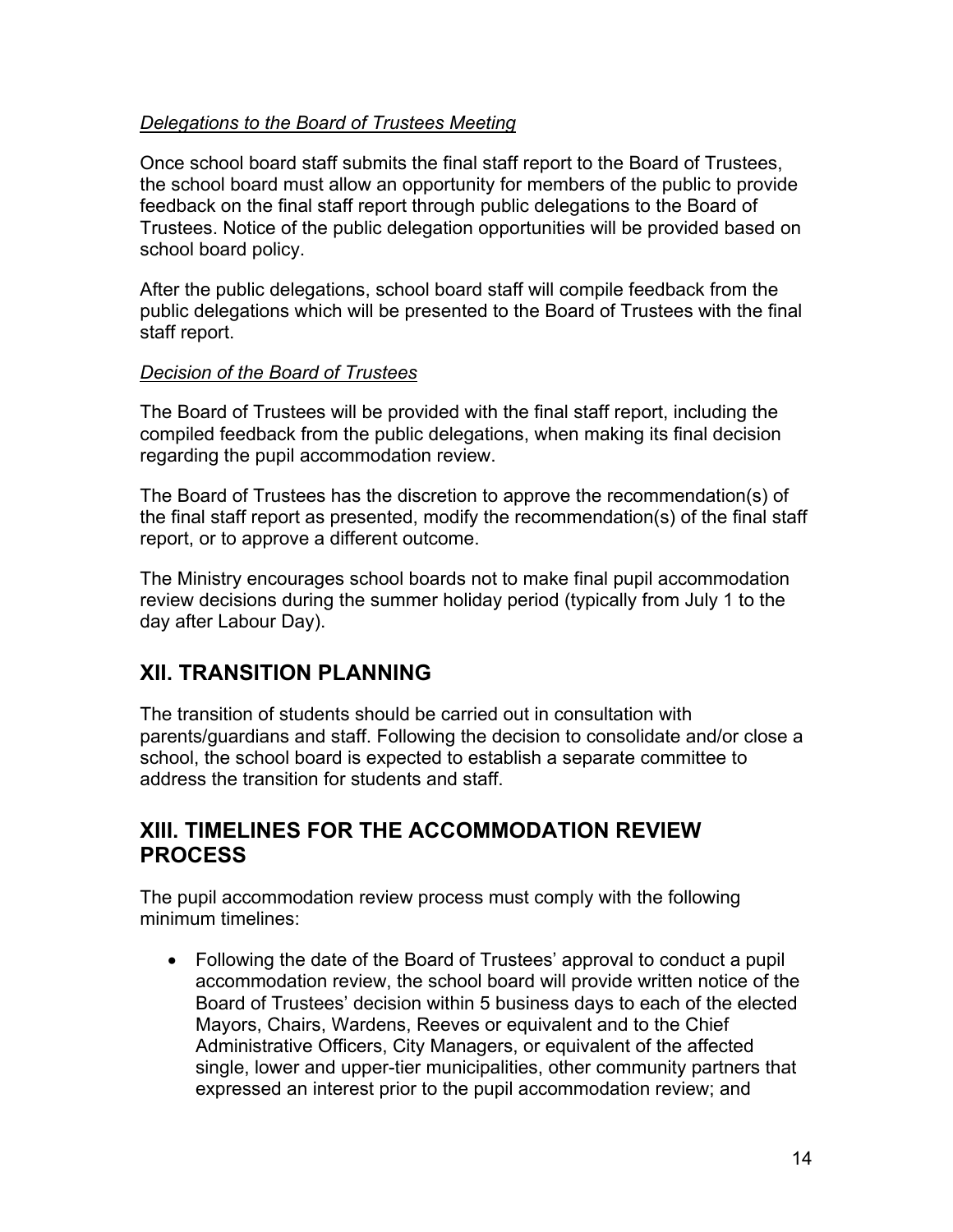include an invitation for a meeting to discuss and comment on the recommended and alternative accommodation scenarios in the school board's initial staff report. School boards must also notify the Director(s) of Education of their coterminous school boards and the Ministry of Education through the office of the Assistant Deputy Minister of the Capital and Business Support Division.

- The meeting between the school board, affected single, lower and uppertier municipalities and other community partners that expressed an interest prior to the pupil accommodation review must be scheduled to take place before the first public meeting.
- The affected single, lower and upper-tier municipalities, as well as other community partners that expressed an interest prior to the pupil accommodation review, should provide their response on the recommended and alternative accommodation scenarios in the school board's initial staff report before the final public meeting, otherwise school boards will not be required to include this response in the final staff report.
- The Accommodation Review Committee (ARC) should be formed following the Board of Trustees' consideration of the initial staff report but prior to the first public meeting. An overview of the ARC orientation session must be included at the first public meeting.
- Beginning with the date of the Board of Trustees' approval to conduct a pupil accommodation review, there must be no fewer than 40 business days before the first public meeting is held.
- There must be a minimum period of 60 business days between the first and final public meetings.
- The final staff report must be publicly posted no fewer than 10 business days after the final public meeting.
- From the posting of the final staff report, there must be no fewer than 10 business days before the public delegations.
- If a new school closure<sup>1</sup> is introduced as part of any recommended or alternative accommodation scenario in the final staff report, then an additional public meeting must be held no fewer than 20 business days from the posting of the final staff report.
- If there is an additional public meeting, there must be no fewer than 10 business days before the public delegations.
- There must be no fewer than 10 business days between public delegations and the final decision of the Board of Trustees.

<sup>&</sup>lt;sup>1</sup> Refer to Section XVI. EXEMPTIONS.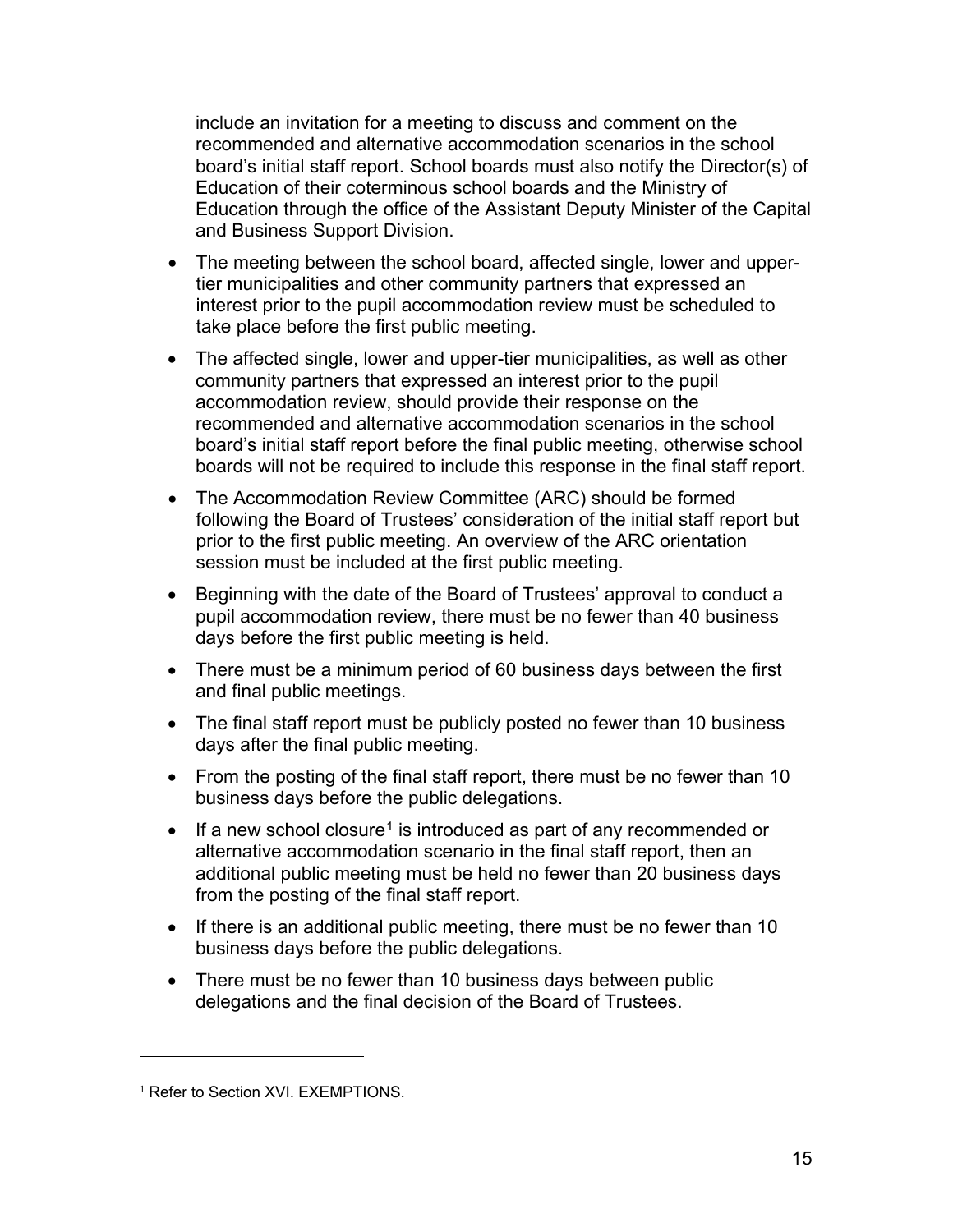# <span id="page-15-0"></span>**XIV. MODIFIED ACCOMMODATION REVIEW PROCESS**

In certain circumstances, where the potential pupil accommodation options available are deemed by the school board to be less complex and do not include one or more schools eligible to receive support from the ministry's Rural and Northern Education Fund (RNEF), school boards may find it appropriate to undertake a modified pupil accommodation review process. The *Guideline* permits a school board to include an optional modified pupil accommodation review process in its pupil accommodation review policy.

A school board's pupil accommodation review policy must clearly outline the conditions where a modified pupil accommodation review process could be initiated by explicitly defining the factors that would allow the school board the option to conduct a modified pupil accommodation review process. The conditions for conducting a modified pupil accommodation review process are satisfying condition one and two or more of conditions two to five:

- 1. exclusion of any RNEF-eligible school in the pupil accommodation review; and, either
- 2. distance to the nearest available accommodation; or
- 3. utilization rate of the facility; or
- 4. number of students enrolled at the school; or
- 5. when a school board is planning the relocation (in any school year or over a number of school years) of a program, in which the enrolment constitutes more than or equal to 50% of the school's enrolment (this calculation is based on the enrolment at the time of the relocation, or the first phase of a relocation carried over a number of school years).

School boards may consider additional factors that are defined in their pupil accommodation review policy to qualify for the modified pupil accommodation review process. Multiple factors may be developed by the school board to appropriately reflect varying conditions across the board (e.g., urban, rural, elementary panel, secondary panel, etc.). The Board of Trustees must approve these explicitly defined factors, after community consultation, in order to adopt a modified pupil accommodation review process as part of their school board's pupil accommodation review policy.

The guiding principles of this *Guideline* apply to the modified pupil accommodation review process.

Even when the criteria for a modified pupil accommodation review are met, a school board may choose to use the standard pupil accommodation review process.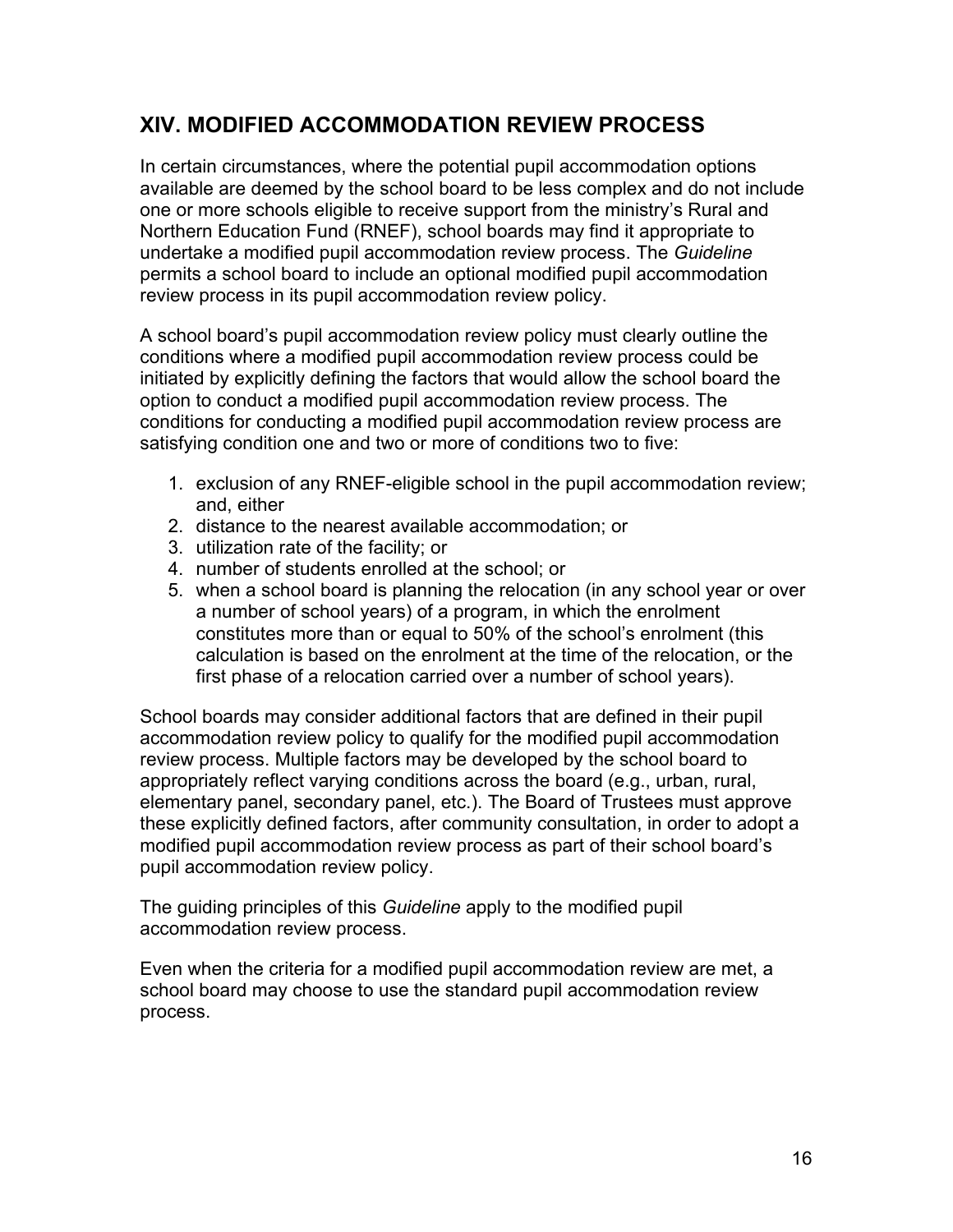### *Implementing the Modified Accommodation Review Process*

The initial staff report will explain the rationale for exempting the school(s) from the standard pupil accommodation review process, in accordance with the school board's pupil accommodation review policy.

The initial staff report and SIPs must be made available to the public, as determined in the school board's policy, and posted on the school board's website.

A public meeting will be announced and advertised through an appropriate range of media as determined by the school board.

Following the public meeting, school board staff will submit a final staff report to the Board of Trustees which must be available to the public as determined in the school board's policy, and posted on the school board's website. However, if a new school closure<sup>1</sup> is introduced as part of any recommended or alternative accommodation scenario in the final staff report, then an additional public meeting must be held no fewer than 20 business days from the posting of the final staff report.

The final staff report must include:

- A Community Consultation section that contains feedback from all public consultations as well as any relevant information obtained from municipalities and other community partners prior to and during the modified pupil accommodation review.
- A section that summarizes secondary school student feedback for pupil accommodation reviews involving one or more secondary schools. School boards will determine how best to involve secondary school students in the pupil accommodation review process, to promote their voice and ensure their well-being. Options could include a dedicated meeting for students or an online tool for students to submit anonymous feedback. School boards could also determine whether to include feedback from elementary students in this section.

Once school board staff submit the final staff report to the Board of Trustees, the school board must allow an opportunity for members of the public to provide feedback through public delegations to the Board of Trustees. Notice of the public delegation opportunities will be provided based on school board policy.

<sup>&</sup>lt;sup>1</sup> Refer to Section XVI. EXEMPTIONS.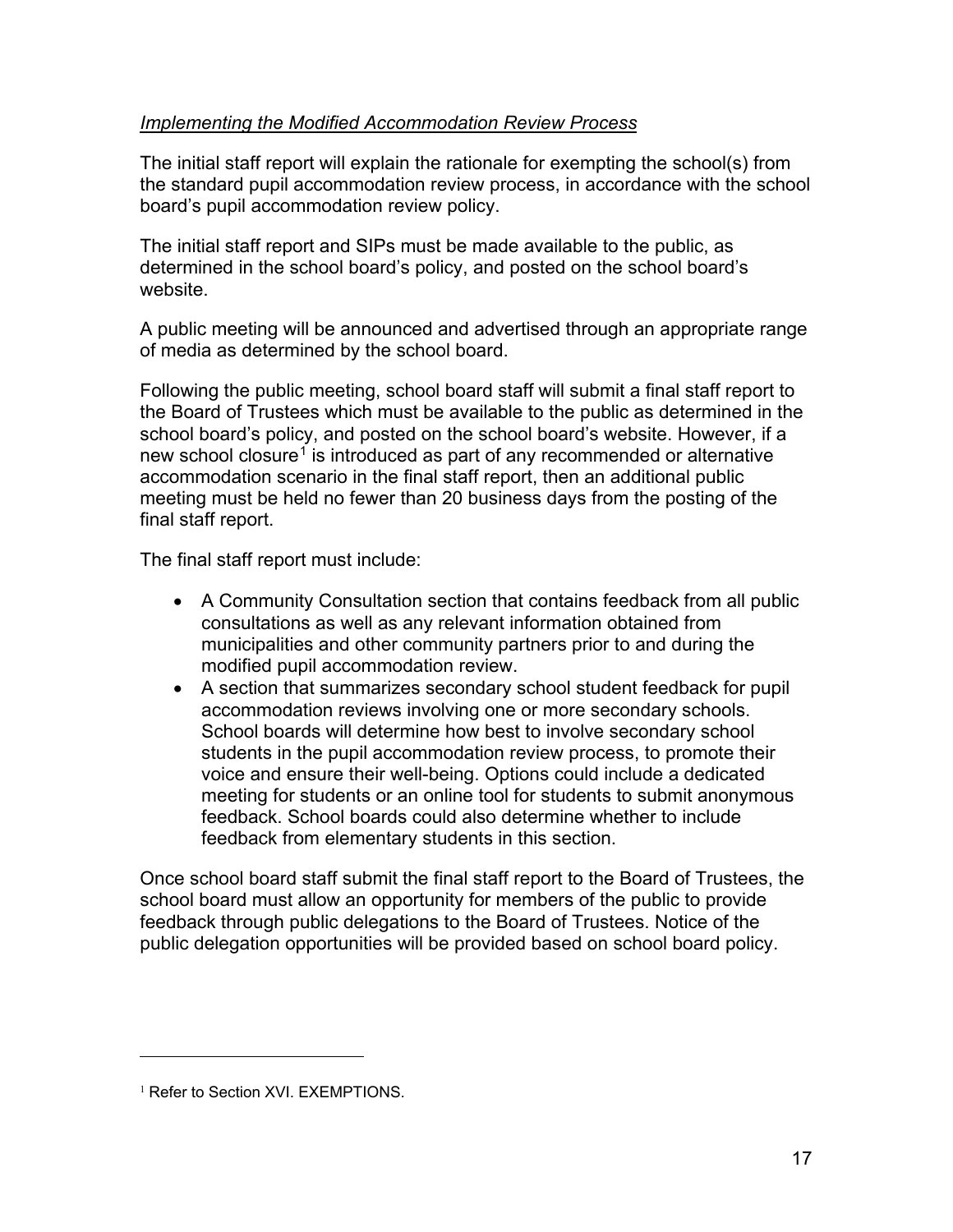After the public delegations, school board staff will compile feedback from the public delegations which will be presented to the Board of Trustees with the final staff report.

The Board of Trustees has the discretion to approve the recommendation(s) of the final staff report as presented, modify the recommendation(s) of the final staff report, or to approve a different outcome.

The Ministry encourages school boards not to make final pupil accommodation review decisions during the summer holiday period (typically from July 1 to the day after Labour Day).

A transition plan will be put in place following the decision to consolidate and/or close a school.

#### *Timelines for the Modified Accommodation Review Process*

The modified pupil accommodation review process must comply with the following minimum timelines:

- Following the date of the Board of Trustees' approval to conduct a modified pupil accommodation review, the school board will provide written notice of the Board of Trustees' decision within 5 business days to each of the elected Mayors, Chairs, Wardens, Reeves or equivalent and to the Chief Administrative Officers, City Managers, or equivalent of the affected single, lower and upper-tier municipalities, other community partners that expressed an interest prior to the modified pupil accommodation review; and include an invitation for a meeting to discuss and comment on the recommended and alternative scenarios in the school board's initial staff report. School boards must also notify the Director(s) of Education of their coterminous school boards and the Ministry of Education through the office of the Assistant Deputy Minister of the Capital and Business Support Division.
- The meeting between the school board, affected single, lower and uppertier municipalities and other community partners that expressed an interest prior to the pupil accommodation review must be scheduled to take place before the first public meeting.
- The affected single, lower and upper-tier municipalities, as well as other community partners that expressed an interest prior to the modified pupil accommodation review, should provide their response on the recommended and alternative scenarios in the school board's initial staff report before the final public meeting, otherwise school boards will not be required to include this response in the final staff report.
- The school board must hold at least one public meeting. Beginning with the date of the Board of Trustees' approval to conduct a modified pupil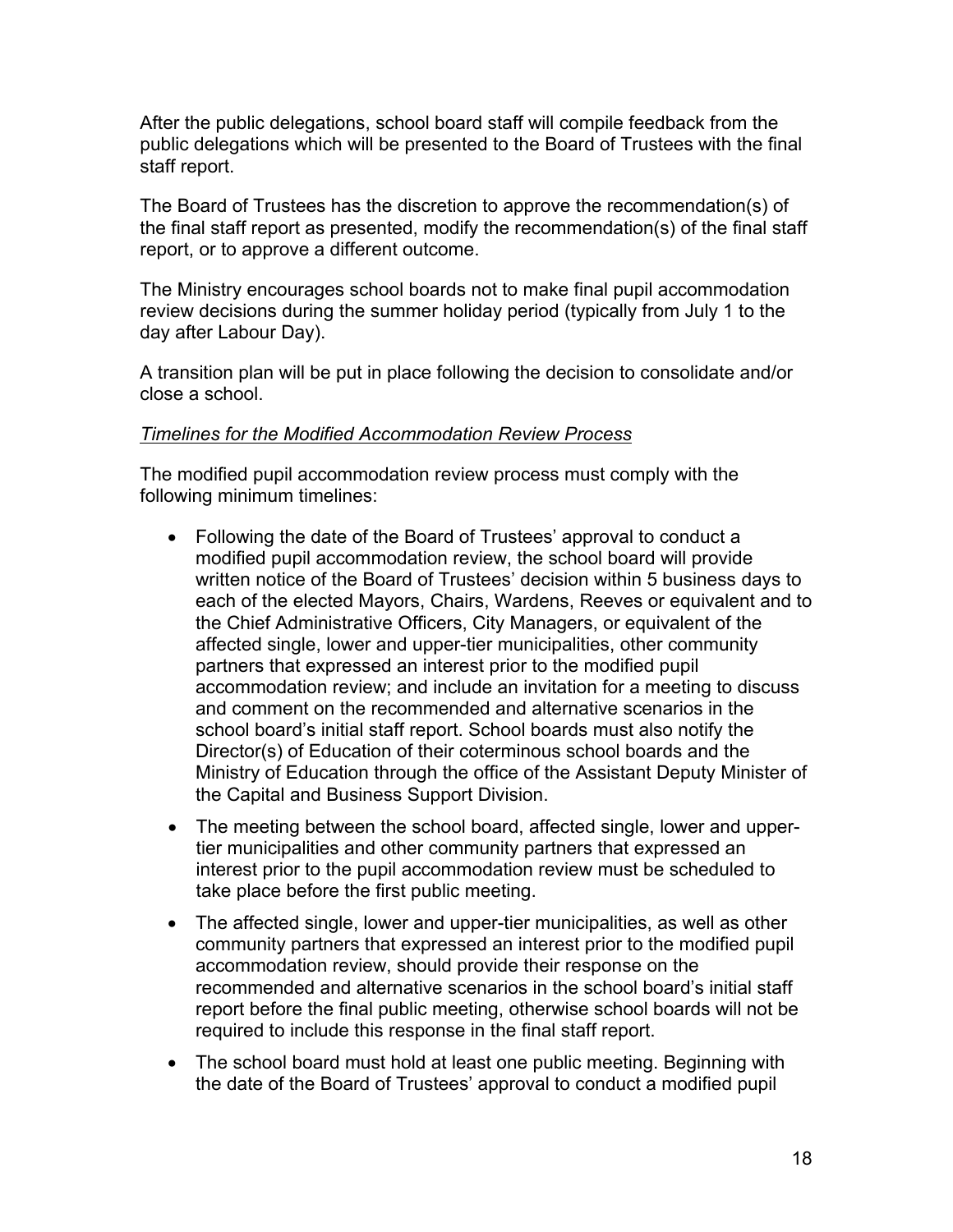accommodation review, there must be no fewer than 40 business days before this public meeting is held.

- The final staff report must be publicly posted no fewer than 10 business days after the final public meeting.
- From the posting of the final staff report, there must be no fewer than 10 business days before the public delegations.
- If a new school closure<sup>1</sup> is introduced as part of any recommended or alternative scenario in the final staff report, then an additional public meeting must be held no fewer than 20 business days from the posting of the final staff report.
- If there is an additional public meeting, there must be no fewer than 10 business days before the public delegations.
- There must be no fewer than 10 business days between public delegations and the final decision of the Board of Trustees.

### <span id="page-18-0"></span>**XV. ADMINISTRATIVE REVIEW PROCESS**

#### *What is an Administrative Review?*

The Ministry of Education encourages students, parents and community members to get involved in the accommodation review process.

If during the course of the pupil accommodation review process, an individual or individuals become concerned that the board is not following its pupil accommodation review policy, they may want to consult the board's policy and advise the Accommodation Review Committee (ARC) of their concerns.

A copy of the board's policy can be found on its website, or can be requested from the board.

If at the end of the process, an individual or individuals believe that the board did not follow its pupil accommodation review policy, then they can request an Administrative Review from the ministry.

#### *Steps to Request an Administrative Review*

Once the trustees have made their final decision, there are 30 calendar days to submit a petition to the ministry. The ministry will notify the contact person when

<sup>&</sup>lt;sup>1</sup> Refer to Section XVI. EXEMPTIONS.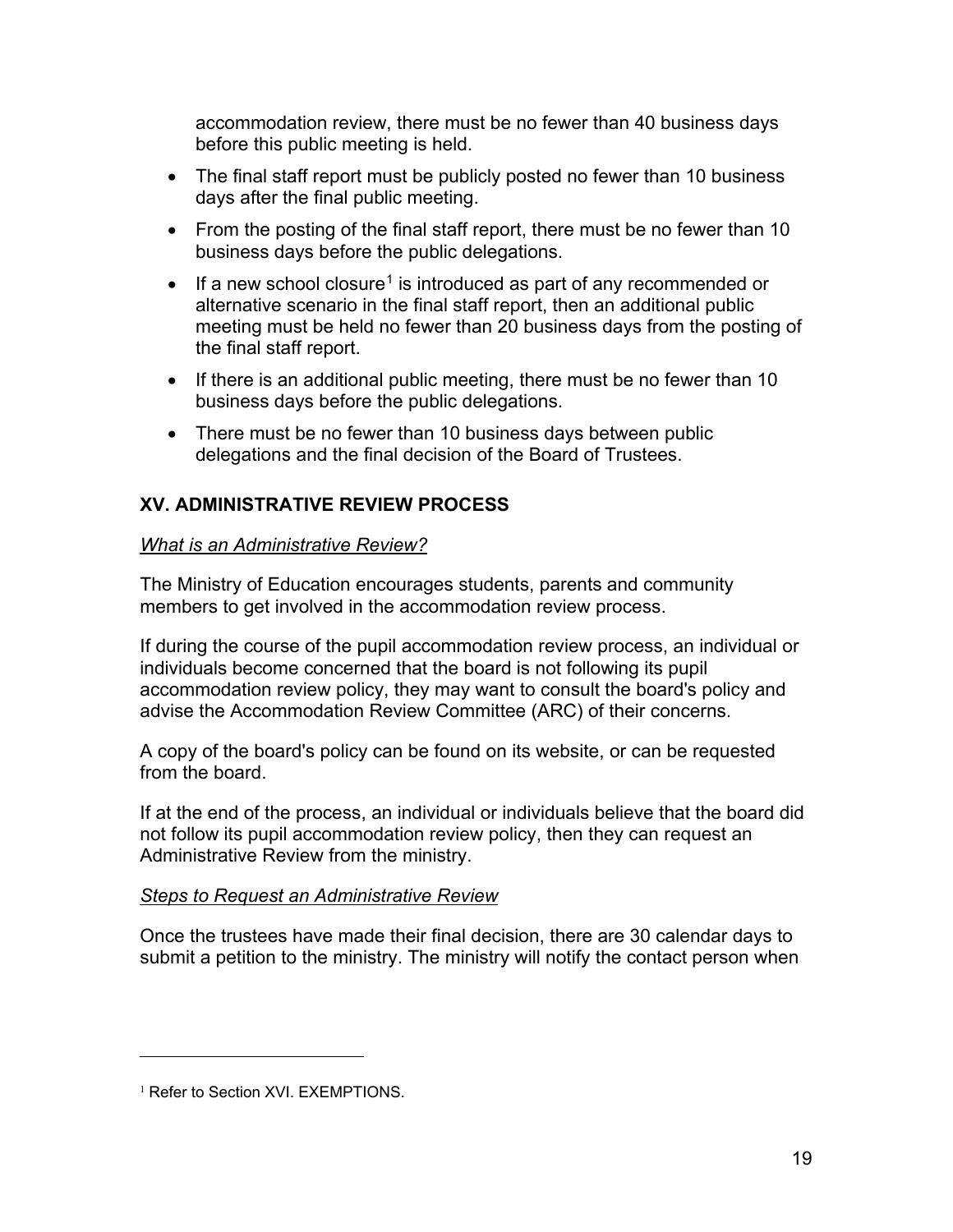the petition has been received. Within 60 calendar days, the ministry will decide whether to appoint a facilitator to undertake an Administrative Review.

A review of a school board's accommodation review process may be sought if the following conditions are met.

An individual or individuals must:

### **Step 1**

- Review the board's policy governing pupil accommodation reviews and identify areas where they believe the board did not follow its policy. A copy of the board's pupil accommodation review policy must be submitted, highlighting how the pupil accommodation review process was not compliant with the school board's pupil accommodation review policy. Some examples could include:
	- $\circ$  The board policy may require that public meetings be held over a 90 day period, but the meetings were held over a 70 day period.
	- $\circ$  The board policy may require board staff to analyze a certain number of accommodation scenarios, and the board staff may not have done so.

### **Step 2**

- Collect signatures of people who also believe the board did not follow its policy and who support a request for an Administrative Review. Demonstrate the support of a portion of the school community through the completion of a petition signed by a number of supporters equal to at least 30% of the affected school's student headcount (e.g., if the headcount is 150, then 45 signatures would be required). An affected school is one that trustees agreed to close as part of their final decision on the pupil accommodation review. Parents/guardians of students attending the affected school and/or other individuals that formally participated in the accommodation review process are eligible to sign the petition.
- Eligible signatures are from:
	- o parents or guardians of students who attend the affected school
	- $\circ$  other individuals who formally participated in the accommodation review process by attending a meeting, presenting a submission in person or in writing (including by email), or as ARC members.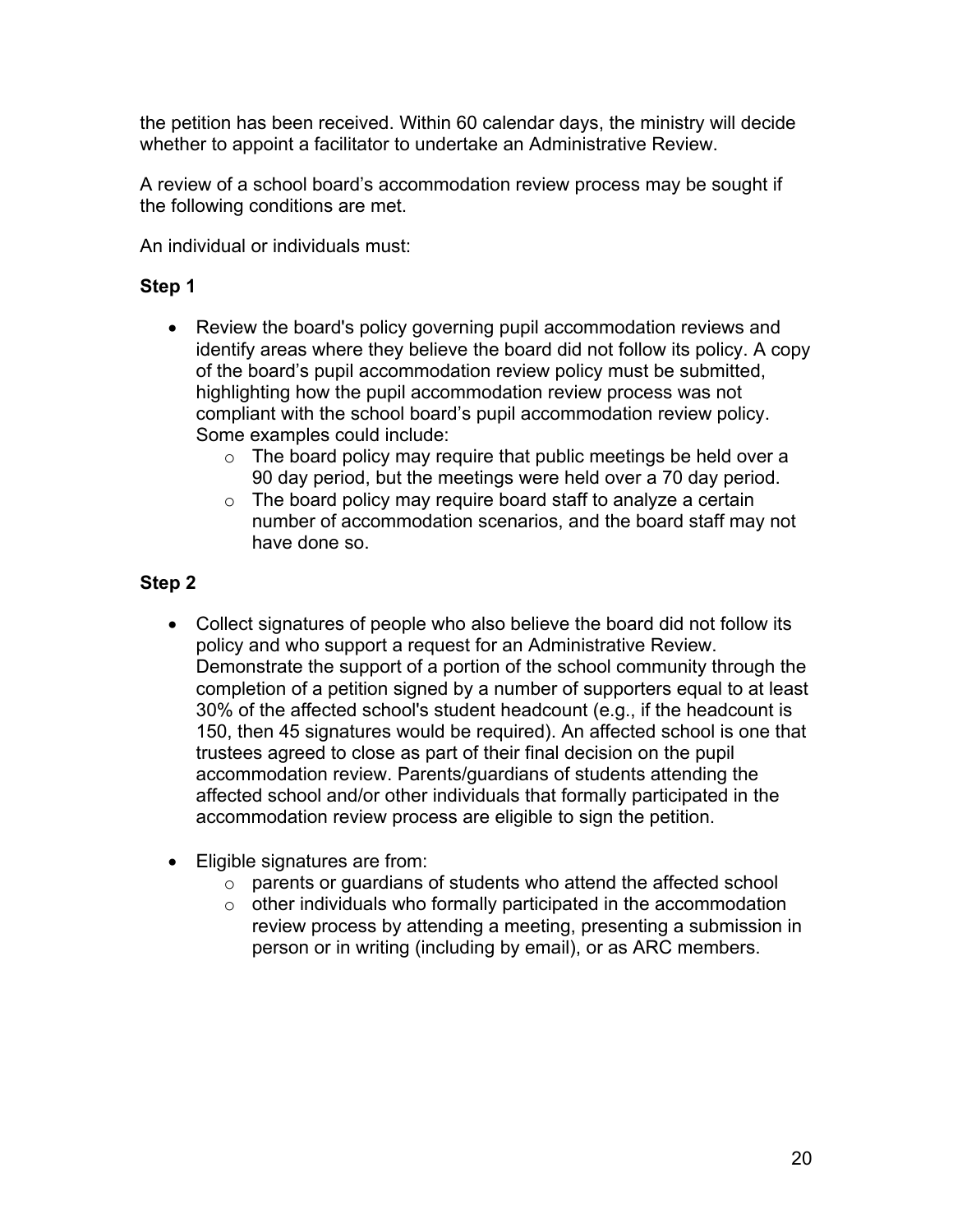• The petition<sup>1</sup> should clearly provide a space for individuals to print and sign their name or provide an e-signature<sup>2</sup>; address (street name and postal code); and to indicate whether they are a parent/guardian of a student attending the school subject to the accommodation review, or an individual who has formally participated in the review process.

### **Step 3**

- Write a letter or email to the Minister of Education to accompany the petition. Petitioners may want to follow the format provided in Appendix A. The letter or email must explain in detail how petitioners think the board did not follow its accommodation review policy.
- Submit the petition, letter, and justification to the school board and the Minister of Education within thirty (30) calendar days of the board's closure resolution. The letter or email must identify one person as the contact person. One copy of your letter or email is to be sent to the Ministry and another copy is to be sent to the board.

The school board is then required to:

- Confirm to the Minister of Education that the names on the petition are parents/guardians of students enrolled at the affected school and/or individuals who formally participated in the review process.
- Prepare a response to the individual's or individuals' submission regarding the process and forward the board's response to the Minister of Education and the petitioner within thirty (30) calendar days of receiving the petition.

If the conditions set out above have been met, the Ministry is then required to:

• Undertake a review to determine whether the school board accommodation review process was undertaken in a manner consistent with the board's accommodation review policy within thirty (30) calendar days of receiving the school board's response and, if warranted, appoint a facilitator to undertake an Administrative Review.

<sup>1</sup> Information contained in the petition is subject to the *Freedom of Information and Protection of Privacy Act, 1990*.

 $2$  Petitioners must follow ministry-approved guidelines regarding the use of e-signatures.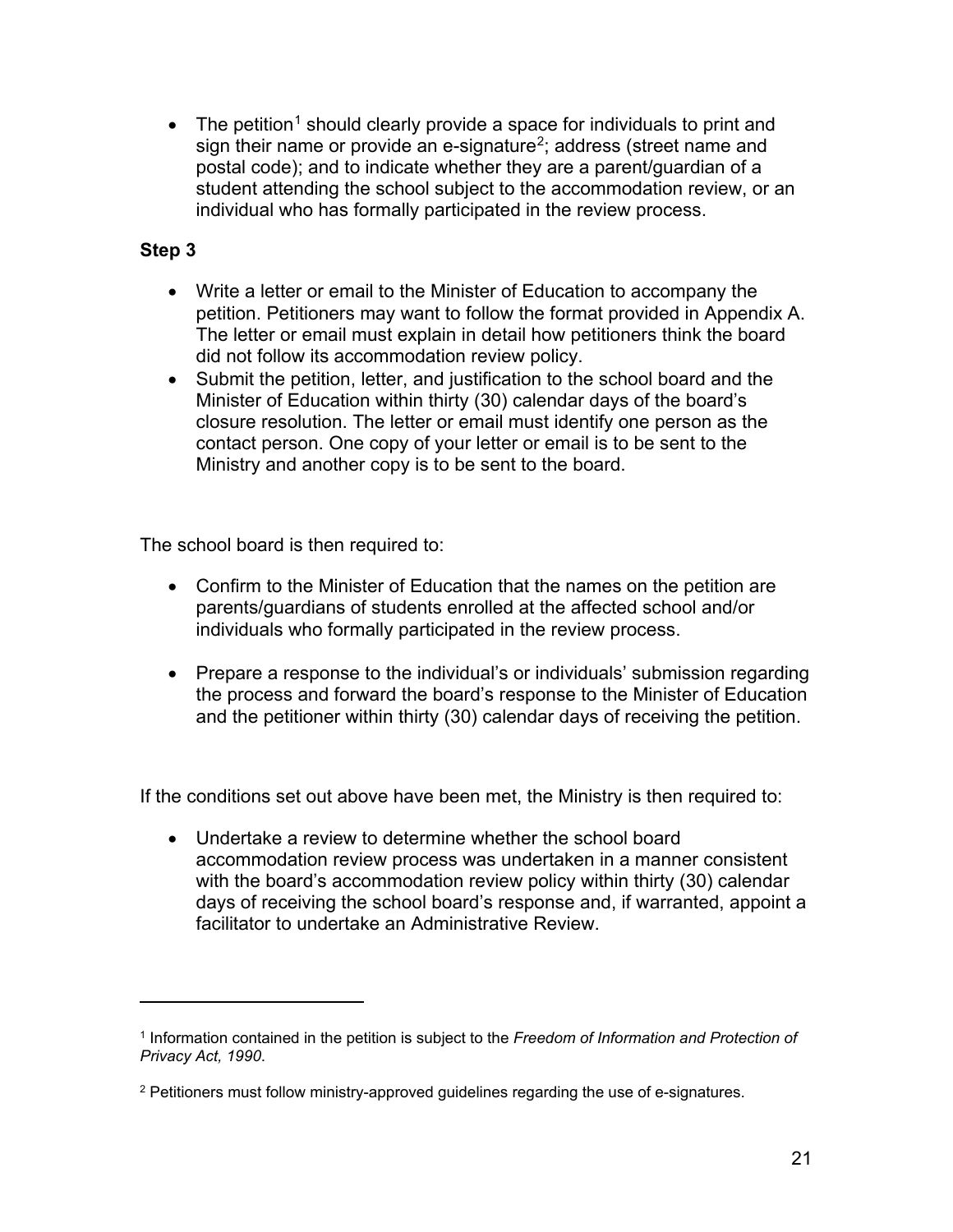- $\circ$  If the ministry decides not to appoint a facilitator, the ministry will notify the petitioner and the school board to explain why a facilitator was not appointed. The school board may post this response on its website.
- $\circ$  If the ministry decides to appoint a facilitator the ministry will notify the petitioner and the school board. The school board may post this response on its website. The facilitator will consult with the community and the school board to gather information to write the report to the Minister. The facilitator will determine the timing and manner in which the consultations will be conducted. The facilitator will use the information collected to write a report that responds to the question of whether the school board followed its pupil accommodation review policy, and submit the report to the Minister. The Minister will post the report on the ministry's website.

# <span id="page-21-0"></span>**XVI. EXEMPTIONS**

This *Guideline* applies to schools offering elementary or secondary programs. However, there are specific circumstances where school boards are not obligated to undertake a pupil accommodation review. These include:

- where a replacement school is to be built by the school board on the existing site, or built or acquired within the existing school attendance boundary, as identified through the school board's policy;
- where a replacement school is to be built by the school board on the existing site, or built or acquired within the existing school attendance boundary and the school community must be temporarily relocated to ensure the safety of students and staff during the reconstruction, as identified through the school board's policy;
- when a lease for the school is terminated;
- when a school board is planning the relocation (in any school year or over a number of school years) of grades or programs, in which the enrolment constitutes less than 50% of the school's enrolment (this calculation is based on the enrolment at the time of the relocation, or the first phase of a relocation carried over a number of school years);
- when a school board is repairing or renovating a school, and the school community must be temporarily relocated to ensure the safety of students during the renovations;
- where a facility has been serving as a holding school for a school community whose permanent school is over-capacity and/or is under construction or repair; or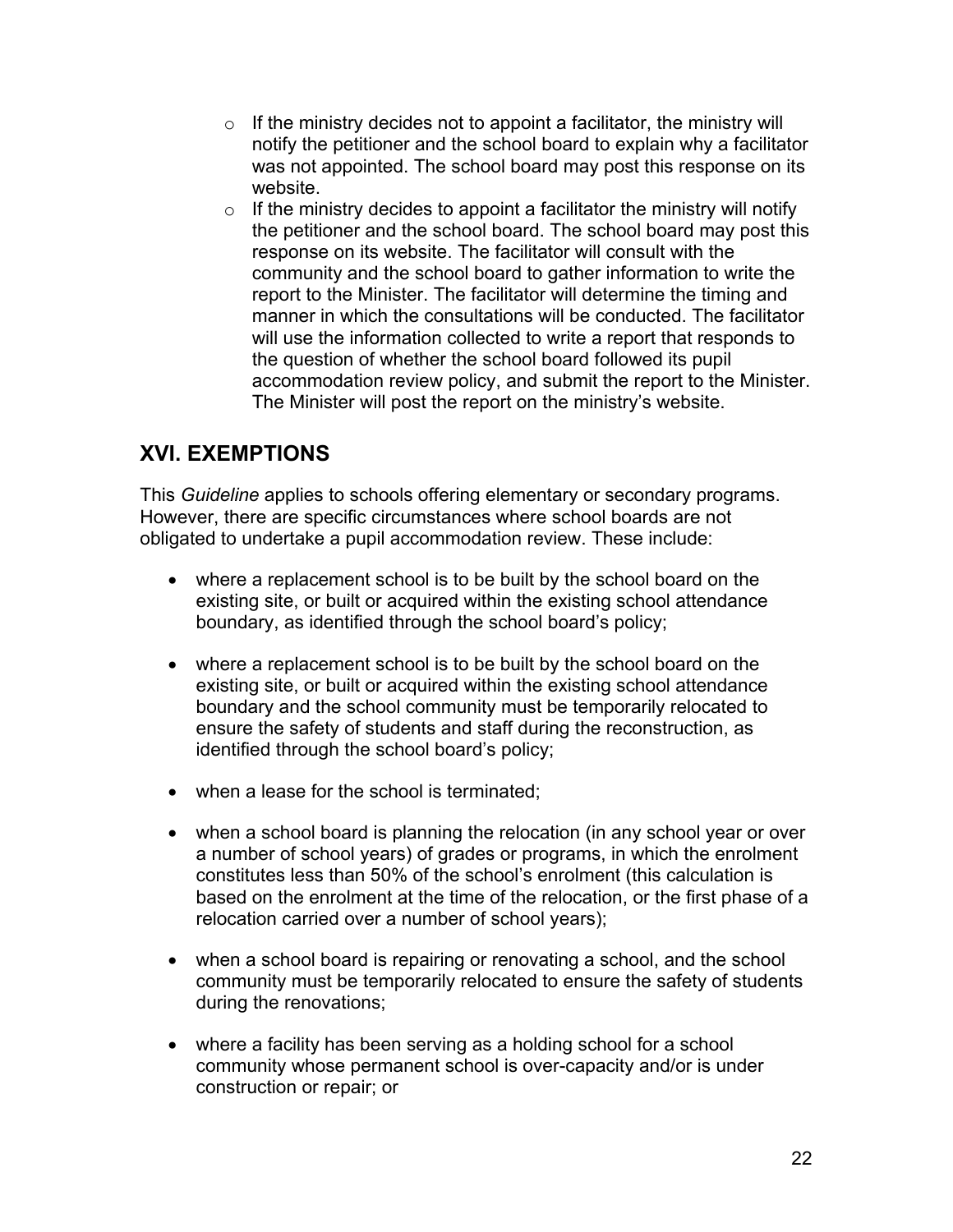• where there are no students enrolled at the school at any time throughout the school year.

In the above circumstances, a school board is expected to inform school communities about proposed accommodation plans for students before a decision is made by the Board of Trustees. The school board will also provide written notice to each of the affected single, lower and upper-tier municipalities through the Clerks Department (or equivalent), as well as other community partners that expressed an interest prior to the exemption, and their coterminous school boards in the areas of the affected school(s) through the Director of Education, and to the Ministry of Education through the Assistant Deputy Minister of the Capital and Business Support Division no fewer than 5 business days after the decision to proceed with an exemption.

A transition plan will be put in place following the Board of Trustees' decision to consolidate, close or move a school or students in accordance with this section.

### <span id="page-22-0"></span>**XVII. DEFINITIONS**

**Accommodation review**: A process, as defined in a school board pupil accommodation review policy, undertaken by a school board to determine the future of a school or group of schools.

**Accommodation Review Committee (ARC)**: A committee, established by a school board that represents the affected school(s) of a pupil accommodation review, which acts as the official conduit for information shared between the school board and the affected school communities.

**ARC working meeting**: A meeting of ARC members to discuss a pupil accommodation review, and includes a meeting held by the ARC to solicit feedback from the affected school communities of a pupil accommodation review.

**Business day**: A calendar day that is not a weekend or statutory holiday. It also does not include calendar days that fall within school boards' Christmas, spring, and summer break. For schools with a year-round calendar, any break that is five calendar days or longer is not a business day.

**Consultation**: The sharing of relevant information as well as providing the opportunity for municipalities and other community partners, the public and affected school communities to be heard.

**Facility Condition Index (FCI)**: A building condition as determined by the Ministry of Education by calculating the ratio between the five-year renewal needs and the replacement value for each facility.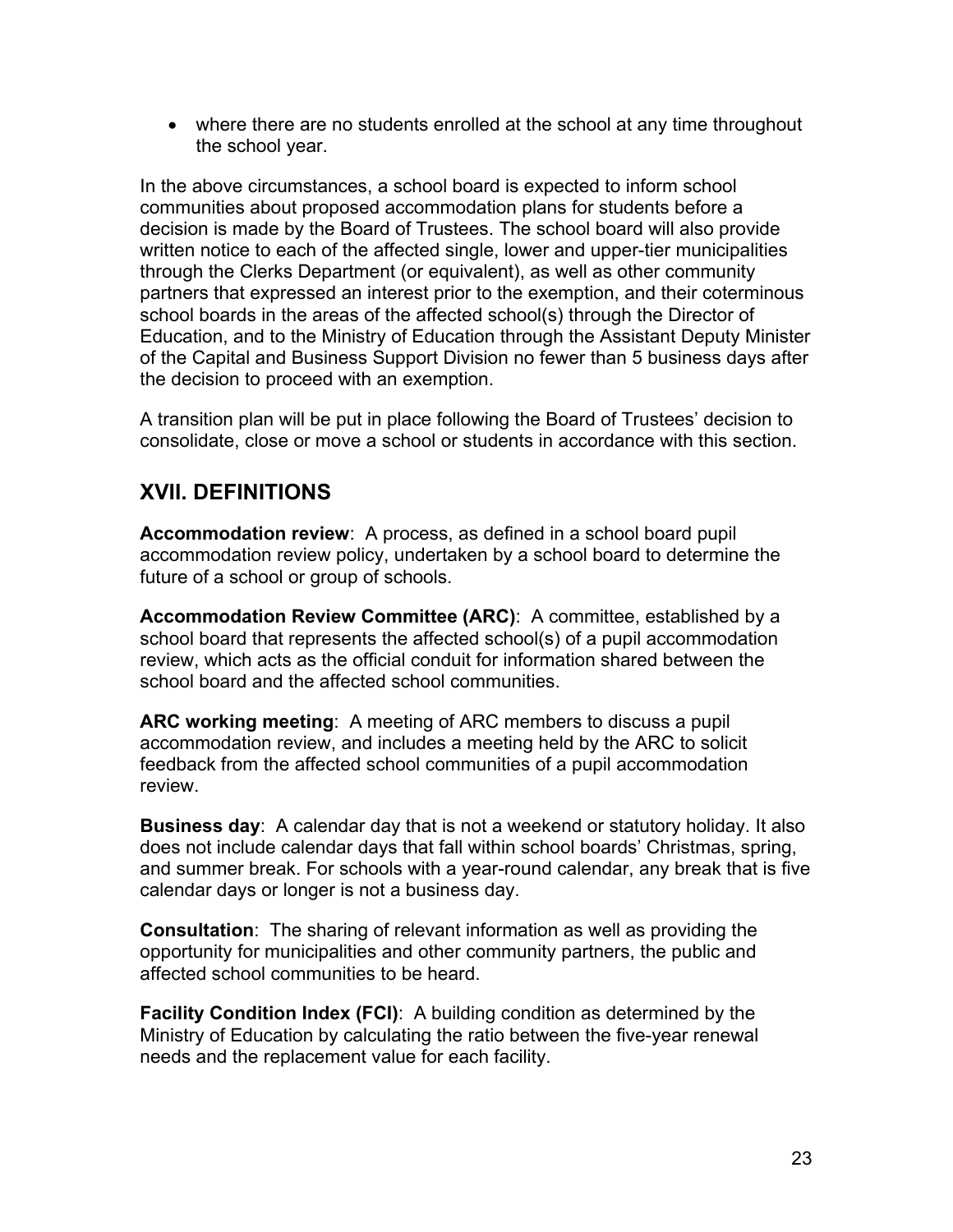**On-the-ground (OTG) capacity**: The capacity of the school as determined by the Ministry of Education by loading all instructional spaces within the facility to current Ministry standards for class size requirements and room areas.

**Public delegation**: A regular meeting of the Board of Trustees where presentations by groups or individuals can have their concerns heard directly by the school board trustees.

**Public meeting**: An open meeting held by the school board to solicit broader community feedback on a pupil accommodation review.

**School Information Profile (SIP):** An orientation document with point-in-time data for each of the schools under a pupil accommodation review to help the ARC and the community understand the context surrounding the decision to include the specific school(s) in a pupil accommodation review.

**Space template**: A Ministry of Education template used by a school board to determine the number and type of instructional areas to be included within a new school, and the size of the required operational and circulation areas within that school.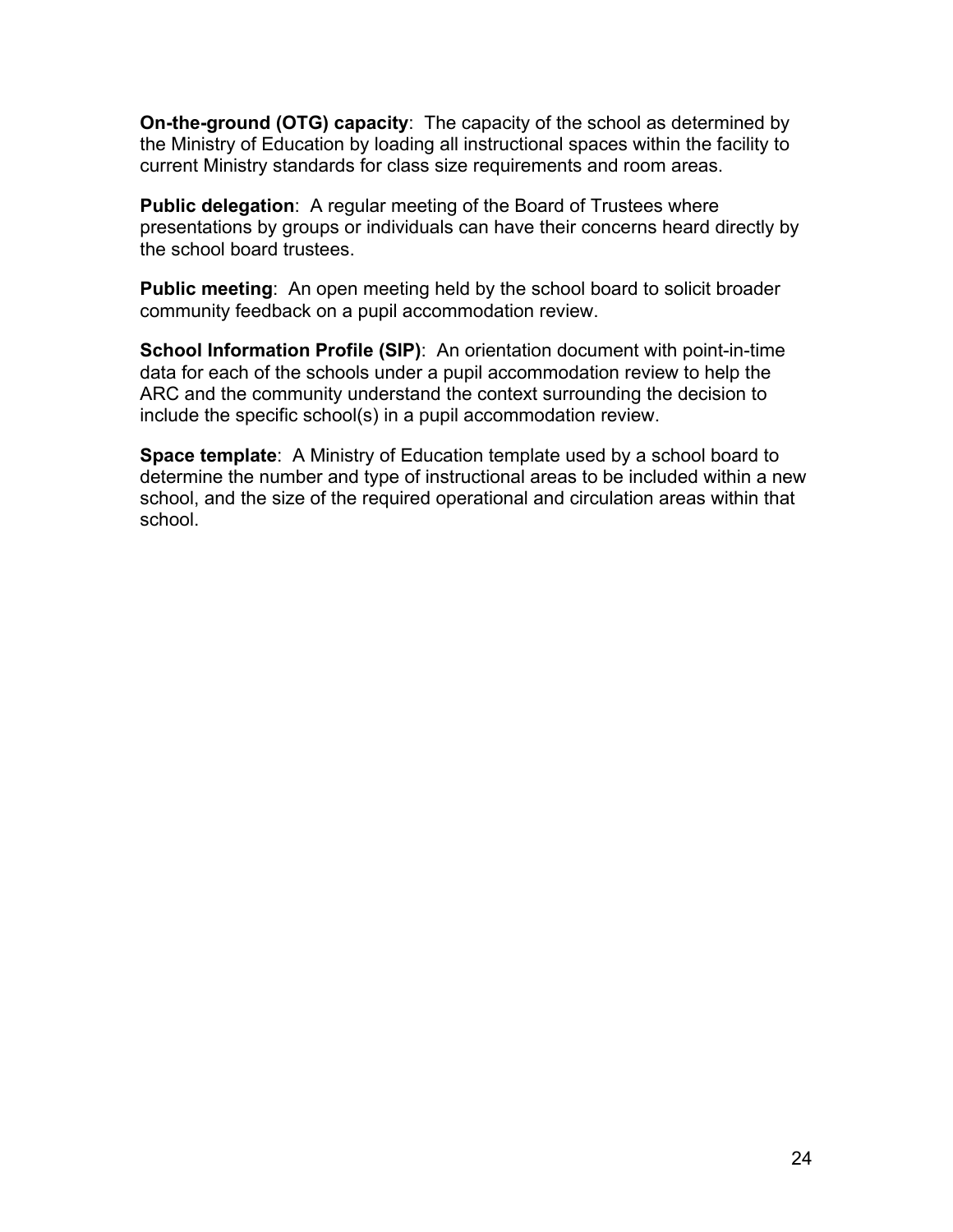### <span id="page-24-0"></span>**APPENDIX A – ADMINISTRATIVE REVIEW PETITION TEMPLATE**

Dear Minister,

review process undertaken by the \_\_<u>[name of the school board]\_\_</u> for the following school(s):\_\_[<u>school name]</u> \_\_\_, \_\_\_[<u>school name]</u> \_\_, \_\_[<u>school</u> <u>name]</u> . I am writing to request an Administrative Review of the accommodation

On \_\_\_\_\_[date] \_\_\_, the Board of Trustees voted to \_\_\_\_\_\_[describe board build new school/s] \_\_\_\_\_\_\_\_\_. resolution to close school/s, move students, keep school/s open and/or

Attached please find our petition. The petitioners believe that the board did not follow its accommodation review policy in the following ways:

1) The board's policy states: <u>Jdescribe relevant section of the board's</u> \_\_ policy]

Instead, the board \_\_\_ [describe how actual events differed] \_\_\_

2) The board's policy states: <u>[describe relevant section of the board's</u> \_\_ policy]

Instead, the board \_\_\_ [describe how actual events differed] \_\_\_

3) The board's policy states: \_\_\_ <u>[describe relevant section of the board's</u> \_\_ policy]